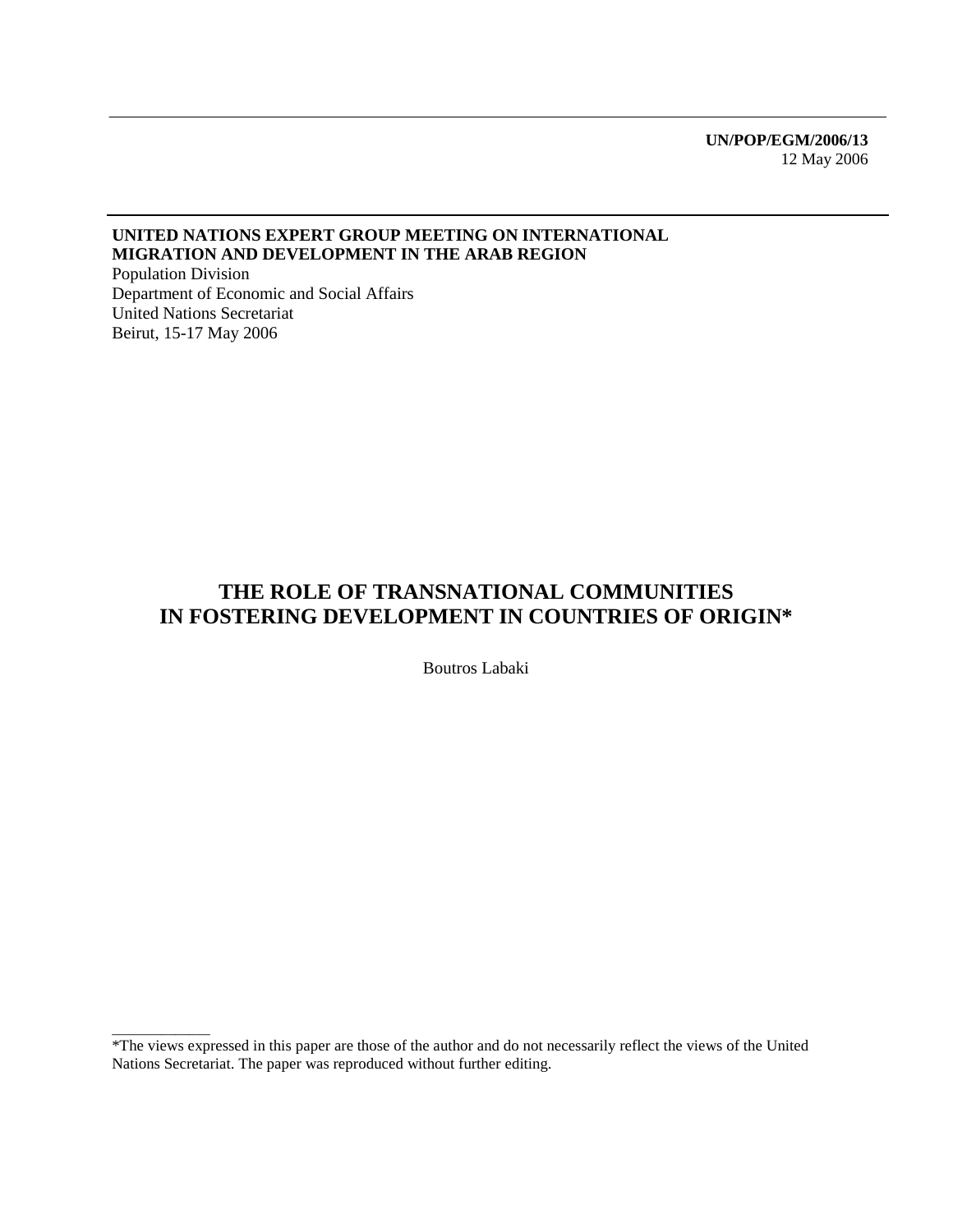# **UNITED NATIONS E**



Economic and Social Commission for Western Asia (ESCWA)

\_\_\_\_\_\_\_\_\_\_\_\_\_\_\_\_\_\_\_\_

Department of Economic and Social Affairs (DESA) **Distr. LIMITED E/ESCWA/SDD/2006/WG.1.** 

**12 May 2006 ORIGINAL: ENGLISH** 

**Expert Group Meeting on International Migration and Development in the Arab Region: Challenges and Opportunities**  Beirut, 15-17 May 2006

## THE ROLE OF TRANSNATIONAL COMMUNITIES IN FOSTERING DEVELOPMENT IN COUNTRIES OF ORIGIN

The Case of Lebanon

Boutros Labaki

The views expressed in this paper are those of the author and do not necessarily reflect the views of the United Nations Secretariat. The paper was reproduced without further editing.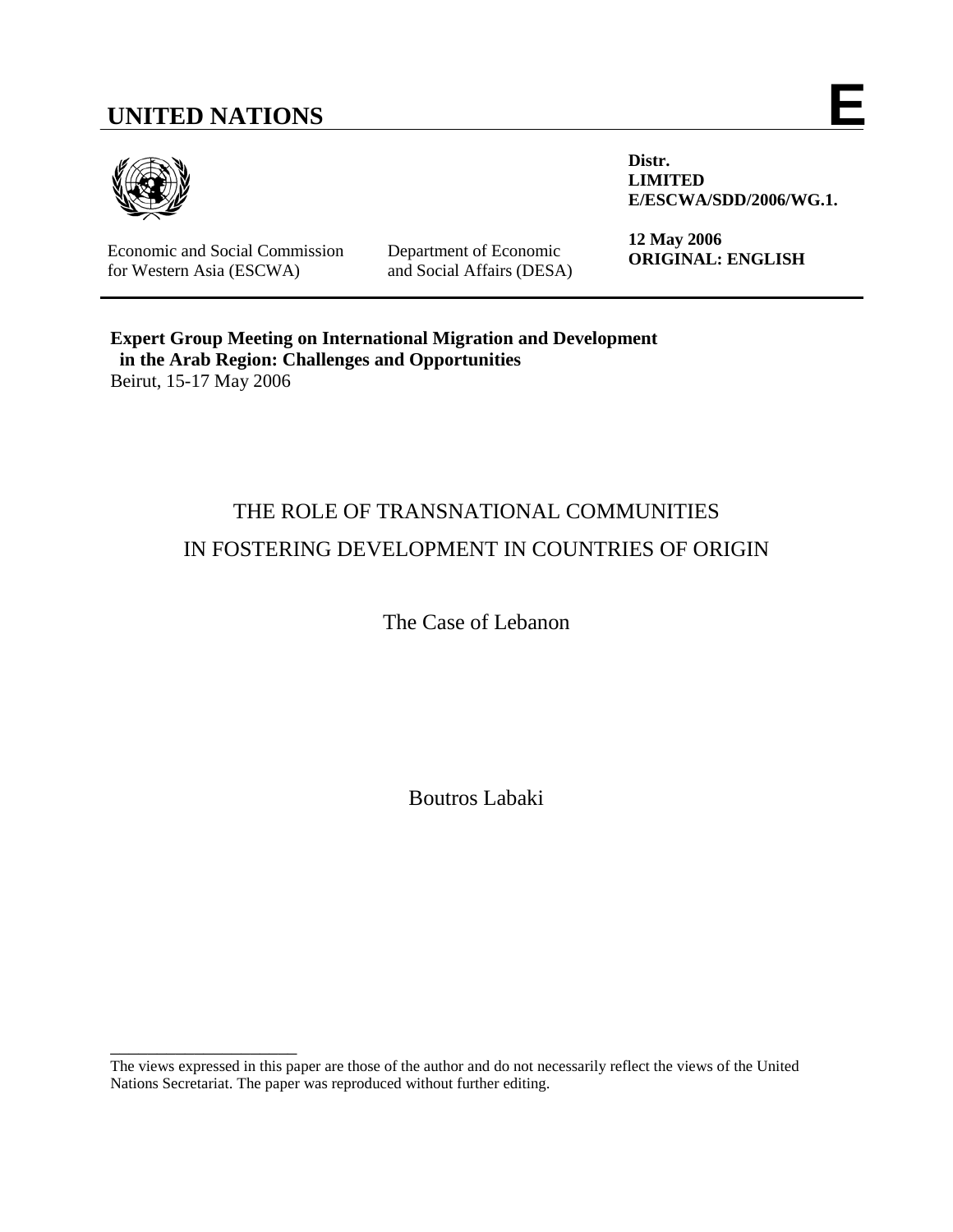#### **Table of Contents**

#### **A. Historical and Geographical framework**

#### **B. Lebanese diaspora at home: its role**

- 1. The Lebanese diaspora and the economic development of the country of origin
- a. The remittances from Lebanese diaspora
- b. The use of remittances to support families and relatives in Lebanon
- c. The acquisition of real estate
- d. Investing in firms of various sizes in different sectors of the economy
- e. Emigrants contribution to the opening of new markets for local products overseas
- 2. The Lebanese diaspora and its contribution to some social aspects of development in Lebanon
- a. Emigrants role in promoting education
- b. Emigrants support to the health sector
- c. Emigrants role in providing water and electricity supply to under equipped villages
- d. Emigrants contribution to the building and funding of social welfare institutions
- e. Emigrants contributions to the building of public monuments
- 3. Transfer of knowledge to countries of origin through Lebanese expatriates
- a. Steps to be taken to attract "Lebanese brains"
- b. Steps already taken in order to attract Lebanese brains from abroad
- 4. The Lebanese diasporas and the political development of Lebanon
	- a. The political impact of diasporas in the Lebanese state structure
	- b. Political role of Lebanese diasporas in communal and populist organizations
	- c. The financial role of Lebanese diasporas in the political field
	- d. Leadership and membership of communal and/or populist political organizations in Lebanon
	- e. emerging from the Lebanese diasporas
	- f. The communal organization of the Lebanese diasporas in the world and its functions
	- g. Politically passive returning emigrants
	- h. The other face of the political role of emigrants in Lebanon
- **C. The challenges of the inadequate information about Diaspora**
- **D. Lebanese policies and practice towards diasporas**
- **E. Government actions and program to benefit from the involvement of Diaspora in poverty reduction and employment creation.**
- **F. Recommendation for actions to maximize the impact of Lebanese Diasporas in Development**
- **G. Policy-oriented provisional conclusive reflexions**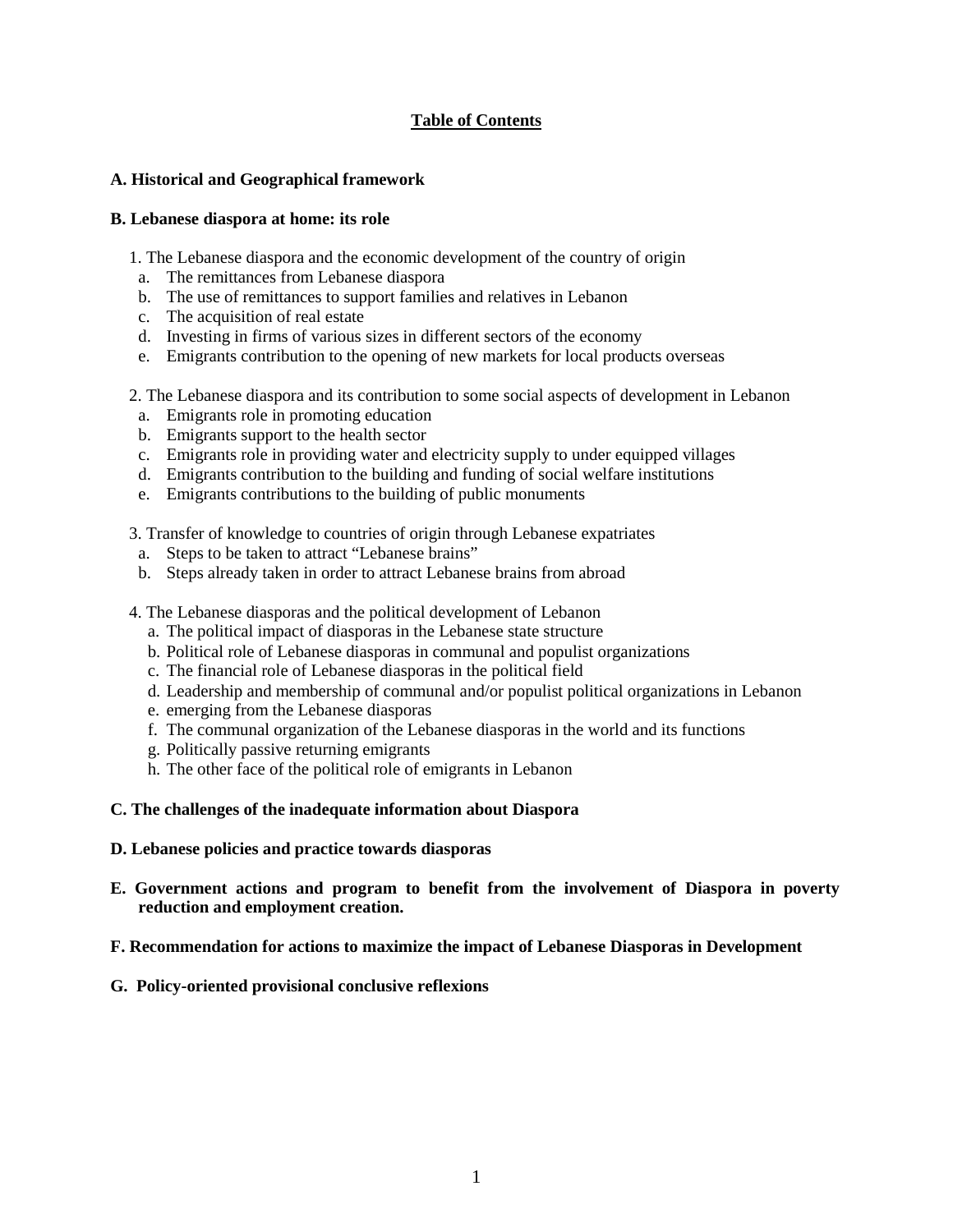#### **A. HISTORICAL AND GEOGRAPHICAL FRAMEWORK**

Diasporas in modern Lebanon started to be structured and play different roles in the socio-economic development of Lebanon since the end of the nineteenth century. Emigration from Lebanon and the role of Lebanese returnees in Lebanon, were tightly related to the economic, political and cultural expansion of Western (manly European) countries and their penetration in the Arab World in general and Lebanon in particular. We start this paper presenting very briefly the main historical and geographical patterns of contemporary Lebanese emigration.

A limited, migration, existed since the seventeenth century and before: Lebanese, migrating to Egypt for commercial purposes, and to Italy for studying.

In Lebanon and since the beginning of the second part of the nineteenth century, an important movement of emigration started, to Egypt, the U.S.A, to a lesser extent to Latin America, and on a very limited level to Australia and Sub-Saharian West Africa. (1)

Between the first and the second world wars (1918-1945) emigration from Lebanon changed in some aspects : On the one hand, Lebanese emigration to Egypt, the USA and Latin America, declined because of the world economic recession. On the other hand, emigration from Lebanon to South Saharian Africa developed, the sending and receiving country being generally under the same colonial rule : France. <sup>(2)</sup>

Between the end of second world war (1945) and the "oil boom" (1973), the patterns of emigration changed radically and was mainly an emigration to Arab oil producing countries.On the other hand, Lebanese emigration to South Saharian Africa persisted in spite of growing difficulties for the emigrants since the sixties. Emigration to USA, Canada and Australia remained on a limited level. From the first "oil boom" (1973), to the beginning of the second gulf war (1990), Lebanese migration started to be reoriented from a regional framework towards a global framework. Lebanese migration still developed to the Arab oil producing countries until the mid 1980 ies. But it was since 1975, gradually reoriented towards Western Europe, and specially the USA, Canada and Australia<sup>(3)</sup>

Since 1991, the globalization of the Lebanese migration developed in unprecedented way. It accelerated, and was mainly directed to Western and Eastern Europe, the Americas, Australia and on a limited base to Arab oil exporting countries. <sup>(4)</sup>

#### **B. LEBANESE DIASPORAS AT HOME: THEIR ROLES**

These diversified flows of Lebanese emigrants at different periods and to different destinations resulted in the formation of a diaspora from Lebanese origin in the countries of destination. These diasporas are organized in several forms : on national Lebanese level, by region or village or town, by religious or family affiliations in Lebanon, by economic or professional activity in the country of destination (University graduates, medical doctors, chambers of commerce, engineers, etc…).

Part of these emigrants returned to Lebanon : generally most of the emigrants to the Arab oil exporting countries and to Sub-Saharian Africa. An other part remained in the countries of destination and were integrated or semi integrated there : generally an important percentage of the Lebanese migrants to industrialized countries (Europe, USA, Canada, Australia) and to Latin America.

The two categories of Lebanese diasporic groups have several roles in the socio-economic development of Lebanon.

In this text we try to describe and analyse the role of diasporas in the economic social and political development of Lebanon, the contribution of these diasporas to the social aspects of development of Lebanon, and the transfer of knowledge to Lebanon through Lebanese expatriates.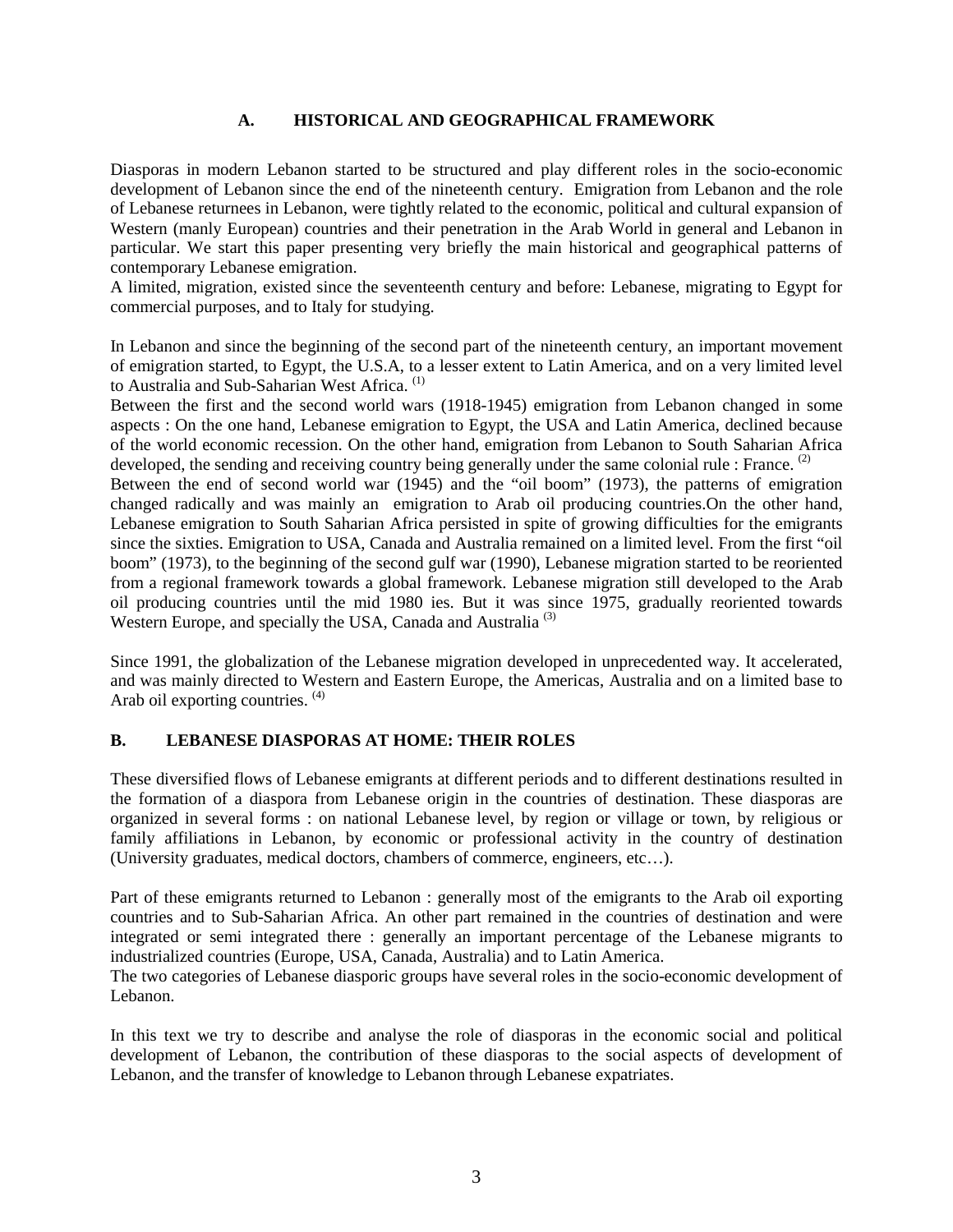#### **1. The Lebanese diasporas and the development of Lebanon**

The main contribution of Lebanese diasporas to the economic development of Lebanon is through sending funds to be used in Lebanon.

#### *a- The remittances from Lebanese Diaspora*

Lebanese Migrants in general and especially those who work in Arab oil exporting countries and Subsaharian Africa, send generally a part of their incomes to Lebanon. The remittances are of crucial importance in some periods. This was the case during the last fifty years and specially from 1973 to 1990, because of the "oil boom", and the "wars for the others" on Lebanese territory (1975-1990).

These remittances had a limited role (5% to 7% on national income) in the fifties, and their role declined during the sixties (3,5% to 4,5% of national income). These two decades were on the one hand a period of prosperity for Lebanon, and Lebanon was receiving migrants mainly from arab origin (Palestine, Egypt, Syria,...). On the other hand the Arab oil exporting countries during the fifties and the sixties have sizable incomes from oil, but incomparable with their incomes in the seventies and the eighties. So the remittances were limited.

During the seventies and the eighties, the income of arab oil producing countries grew sharply, on the one hand, and the internal economy of Lebanon declined dramatically because of the "Wars for the others" on Lebanese territory. So Lebanese migrated massively and mainly to oil exporting countries and the remittances they sent had a crucial role for the Lebanese economy and society reaching 40% of the national income in the early eighties. This role declined later with the decline of the economy of receiving countries, but remittances were equal to 10 to 15% of GDP, between 1990 and 2004(see table 9 in Annex).

#### *b- The use of remittances to support families and relatives in Lebanon*

Series of field investigations were undertook in Lebanon to study this type of use of remittances.

This use, even difficult to be detected through statistical evidence, is detectable for the period studied by comparing the numbers of working emigrants to the total number of emigrants. This support is obvious in the case of emigrants to the Arab oil producing countries, where it is a work emigration mainly, with an important part of the family remaining in Lebanon in spite of the later trends towards family emigration. The same could be said concerning emigrants to West Africa.

Even emigrants to Western Europe, the Americas and Australia sending limited amount of hard currency to their families and relatives in Lebanon, had a non negligible role in the financial support of their families and relatives because of the higher exchange rates of foreign "hard currencies" in Lebanon since 1984 / 5. Field studies covering villages and towns in various parts of Lebanon show us the prominent role of remittances for families and relatives in towns like : Zahleh, (Bekaa); Saïda, Ansar, Kfar Rummane and Arab Salim (South Lebanon); Shartun, Kaakur and Beit Shabab (Mount Lebanon); Kfar Zeina, Karm El Mohr and Kahf al Malul (North Lebanon).<sup>(5)</sup>

A field study conducted in Saïda in 1981, shows the following distribution of the amount of remittances sent to the sample studied: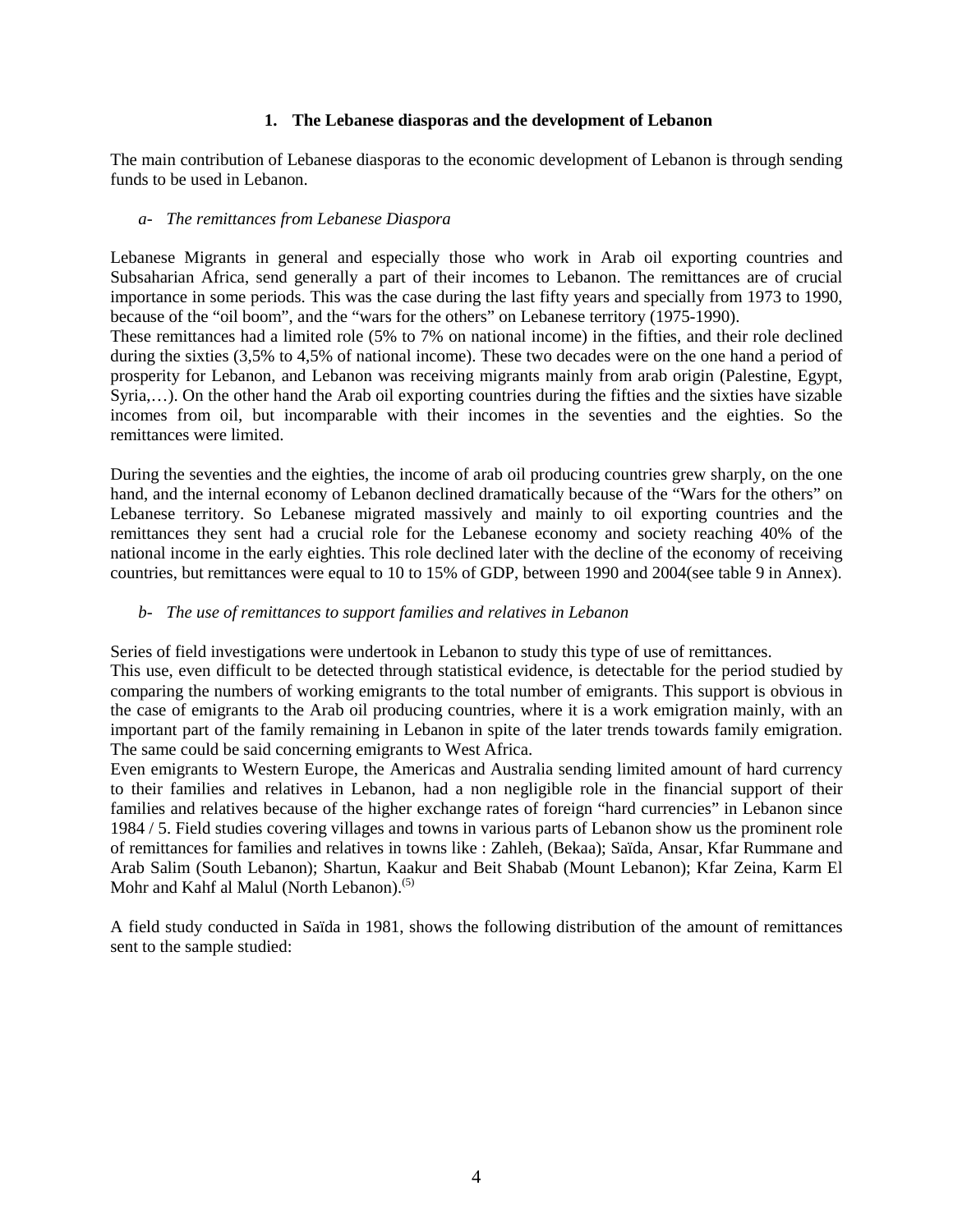#### *Table1: Total amount of remittances received by 100 households having emigrants abroad, in Saïda 1981*

| Amount of<br>remittances       | Nihil | Less<br>than<br>25000 | 25000 L.L.<br>to 50000<br>L.L. | 50000 L.L. to<br>75000 L.L. | 75000 L.L. to<br>100000 L.L. | More than<br>100000 L.L. | Total |
|--------------------------------|-------|-----------------------|--------------------------------|-----------------------------|------------------------------|--------------------------|-------|
|                                |       | L.L.                  |                                |                             |                              |                          |       |
| Number<br>households           | 23    | 14                    | 12                             | 13                          | 13                           | 25                       | 100   |
| % of the<br>total number<br>of |       |                       |                                |                             |                              |                          |       |
| households                     | 23%   | 14%                   | 12%                            | 13%                         | 13%                          | 25%                      | 100%  |

**Source:** Michel El Hachem – op. cit. (in endnote 3) – p. 77

**Remark**: 1 L.L. = 23.2 US cents in 1981.

Given the fact that the average duration of migration of the group studied was 11 years, three quarters of the emigrants where sending less than 10.000 L.L. yearly. (2320 U.S. \$ at the average exchange of 1981). Such small amounts could hardly be used for investments, and were mainly financing family and relatives. This was boosting consumption, inflation, imports, and the deficit of foreign trade :

- Consumption was boosted because these amounts were not important enough for investment.
- Inflation was boosted because these amounts were increasing the supply of money in an economy with low productive capacities as a result of the war situation and the emigration of a part of the work force.
- Imports and trade deficit were boosted because of the growing demand resulting from the remittances, and the limited capacity of the local economy in meeting this demand.

The analysis of the distribution of remittances by size of amount, shows us that this distribution have he form of an inversed Gauss curve. The four middle categories of amounts (25000 L.L. to 100000 L.L.) put altogether, represent less than half of the sample. Meanwhile the two extreme categories of amounts (Nihil and more than 100000 L.L.) represented more than half of the sample. This could provide and indication on the role of remittances for the improvement of the social distribution of income.<sup> $(6)$ </sup>

#### *c- The acquisition of real estate*

In Lebanon, this type of use, even existing before 1973, became one of the main component of the demand on the real estate market since 1977. Its role is clearly detectable by the increase of operations on the real estate market during the summer which is the traditional period of return of emigrants for holidays in Lebanon.<sup>(7)</sup> This acquisition of real estate covering land and buildings, was particularly noted in the Greater Beirut area.

Several Lebanese companies active in the Arab oil producing countries, East and West Africa, in the fields of trade and contracting have made important investments in real estate in Lebanon since 1975. Among these companies the following could mentioned: Hariri group, Al Mabani group, Wedge group, Zaklem group, Lahoud Engineering. $(8)$ , and firms mentioned in table 11 in Annex.

#### *d- Investing in firms of various sizes in different sectors of the economy*

In Lebanon the majority of this type of investment is in small firms, allowing an upward social mobility of the emigrant from the status of wage earner to the higher status of independent worker or small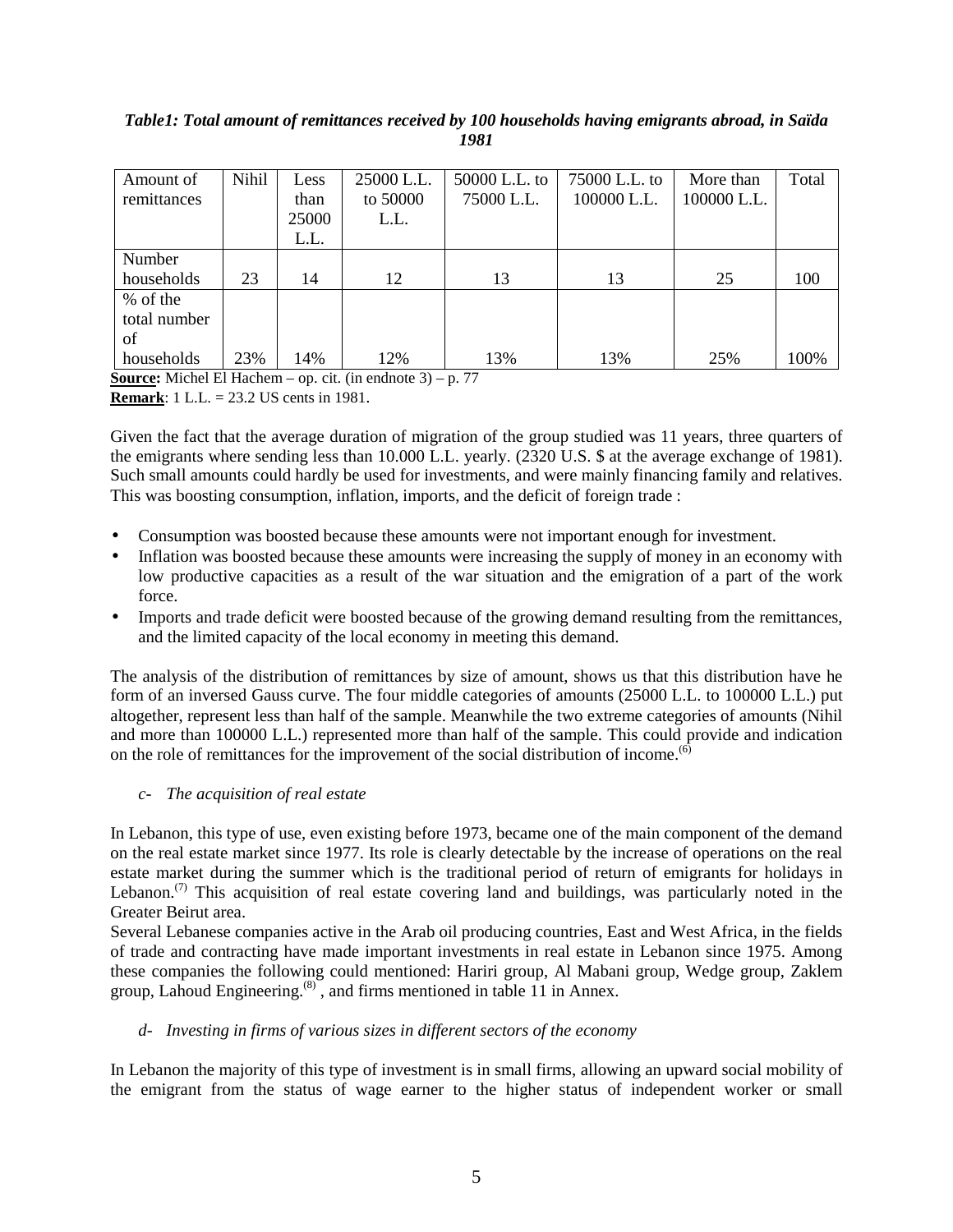entrepreneur. This case is frequent in the construction, transport, retail trade, and various services activities. $(9)$ 

Medium size firms are mainly established by white collars emigrants, small and medium entrepreneurs coming from Arab oil producing countries and West Africa. A field survey conducted in 1982 with emigrants from the town of Beit Shebab returning from Guinea shows that among two thirds of these emigrants established firms:

- 45% established medium size firms in the field of trade (textiles, supermarkets)
- 30% established medium size manufacturing firms
- 10% established firms in the service sector. $(10)$

Large size firms were also established in various sectors and they are generally better known :

Investments in agriculture and stock farming are frequent on the Southern coast, Central Bekaa and Akkar areas of rich and irrigated agriculture. These investments are gradually gaining the inner parts of South Lebanon, where they are changing gradually the environment characterized by traditional dry farming. These agricultural projects are carried out mainly by emigrants from West Africa who are numerous<sup>(11)</sup> among Southern Lebanese emigrants.

In the construction, public works and engineering sectors, several groups of Lebanese contractors from the diaspora, invested capital, mainly generated in Arab oil countries and Africa, in similar activities in Lebanon. (We mention in tables 10 and 11 in annex some of the groups).

80% of these contractors worked in the Arab oil exporting countries. Most of them invested in the construction and public works industry in Lebanon especially during the nineties, in the framework of the reconstruction process that started after 1990.

In the banking and financial sector, the identified investments of emigrants capital are also sizable. Lebanese emigrants invested capital is evident in forty two over 86 acting banks in Lebanon. (Table 12 and 13 in annex gives the data collected concerning these investments).

The 49 identified participations of Lebanese emigrants (in table 12) come mainly from Arab Gulf (20 participations) and South Saharian Africa (18 partipations), followed by participations from Latin America (8), and very few participation from Asia (2) and Canada (1). This break down shows us here also, that emigrants to Arab Oil exporting countries and South-saharian Africa, are the most active among the Lebanese returnees in the banking sector of Lebanon.

Finally manufacturing industry have been also an important field for the investment of emigrants capital. An academic research, identified 35 manufacturing companies established by Lebanese emigrants in their home country from 1943 to 1975. (The detailed information available on these companies is presented in tables 14 to 19 in annex, showing the names of the companies, the investors and their country of emigration in addition to the year of establishment of the company and the type of out put produced).

Anyway the 37 participants identified in the manufacturing industry until 1975 around 50% came from Latin America (18), more then 20% came from Egypt, and the same percentage from South Saharian Africa, few participants came from the USA (2) and Europe (1).

In this period, before 1975, investment from Lebanese active in the Arab oil producing countries were not identified. They were probably still limited.

Since 1975 dozens of manufacturing companies were established, but the origin of their capital and the role of emigrants need to be studied more completely.

These are the main sectors, and in these sectors probably the main investments carried out by Lebanese emigrants in their home country since 1943 : There are other sectors where emigrants have also invested, such as : agriculture (table 21) tourism (table 22), insurance, transport, foreign and domestic trade (table 20), electricity and water works, etc… These investments need to be better known, and a comprehensive survey of emigrants investment in Lebanon should be a fructful field for further research.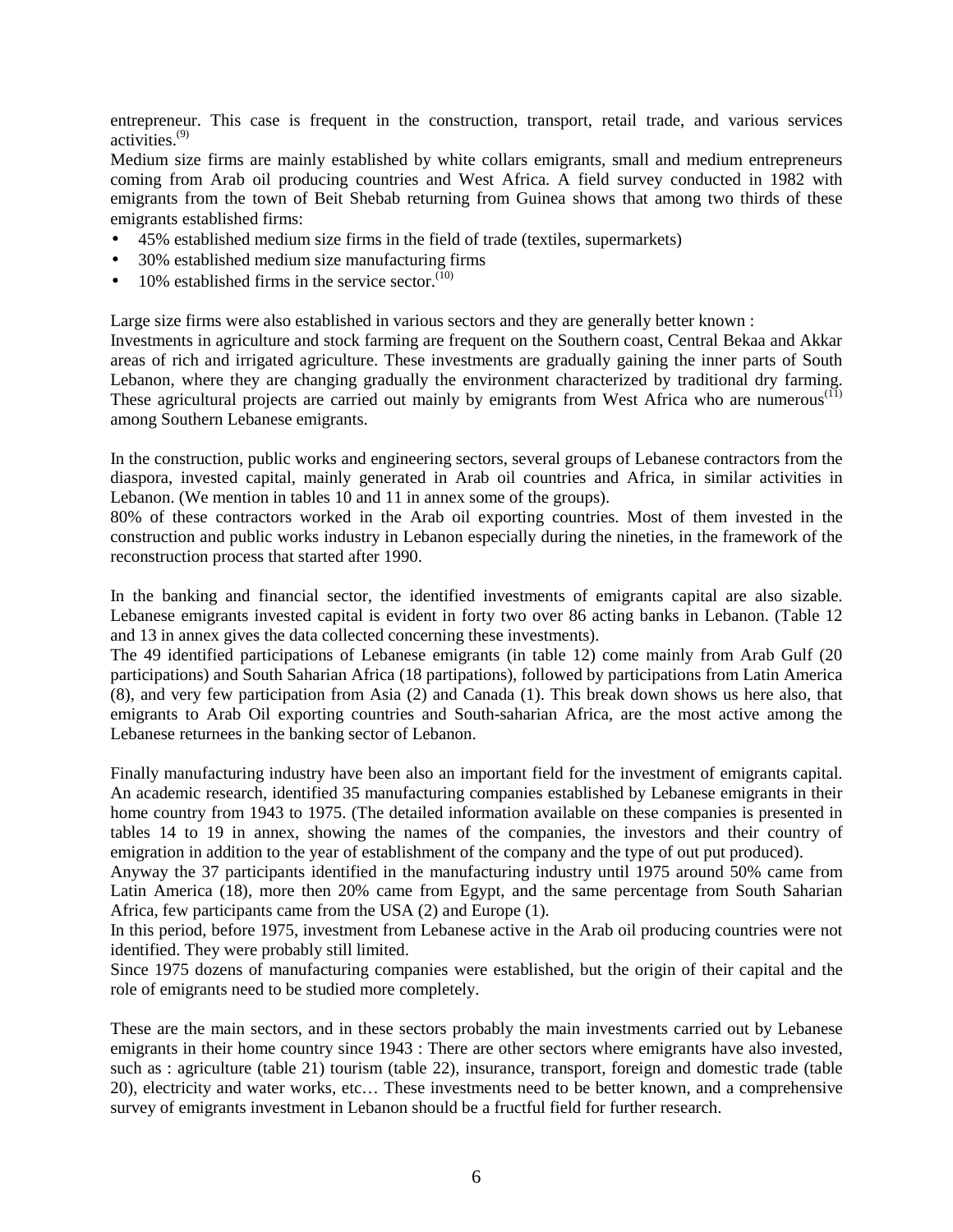#### *e- Emigrants contribution to the opening of new markets for local products overseas*

This economic role of emigrants in Lebanon even existing since decades, has developed fastly these two last decades, because of the new competitivity acquired by some Lebanese manufactured goods in the world market as a consequence of the sharp fall of the rate of exchange of the Lebanese pound and the low salaries in Lebanon since 1984.

Many emigrants, particularly in Europe, and North America are active in this field and contribute to the diversification of Lebanese exports. The markets for these exports shifted from a 95 percent orientation towards Arab markets in 1984 to a relatively diversified orientation, were Arab markets absorbed 60% of Lebanese exports in 2001 and 38% in 2002.

#### *2- The Lebanese diasporas and their contribution to some social aspects of development in their country of origin*

Lebanese emigrants have not invested only for their direct personal profit. Many of them funded projects of public interest, which are also worth to be mentioned.

This type of activity remind us of the "evergetism" of greek emigrants since the XIX<sup>th</sup> century.

Lebanese emigrants established or funded institutions of public interest in numerous fields. We try here to present some facts concerning this aspect of the role of emigrants in several fields (education, public health, water and electricity supply, social services, monuments). This presentation is far from being complete. The whole subject needs a systematic survey.

#### *a- Emigrants role in promoting education*

For Lebanon, this role began before independence in 1943 and is obvious in several fields. We have to mention some major achievements in this field :

- The founding of the Yafeth Library at the American University of Beirut by the Yafeth family in Sao-Paolo.
- The funding of the Amiliya network of schools and other social institutions of the Amiliya association by Southern Lebanese emigrants to West Africa and the Arab Gulf.
- The funding of St. John Damascen Antiochian Orthodox University of Balamand by Issam Fares, Fouad Debbas, Rafik Hariri and other Lebanese, emigrants to the Gulf countries.
- Building and funding of schools : such as at Kfarzeina (North Lebanon) by emigrants to Australia and Dik el Mehdi (Metn) by emigrants to West Africa.
- The funding of "Université St Joseph" premises in South Lebanon by Rafik Hariri (emigrant to Saudi – Arabia).
- The funding of a network of training lenters in IT by Mohamad Safadi in North Lebanon.
- Providing financial support for students and educational institutions by several emigrants (Rafik Hariri; Issam Farès, Fuad Debbas, Emile Bustani, Michel Eddé and his sons, Mohamad Safadi, Georges Frem and others) and emigrants funded institutions, like the "Islamic Association for higher education and career advice" funded by Lebanese emigrants to the Gulf. <sup>(12)</sup> (for further information see table 26 in annex).

#### *b- Emigrants support to the health sector*

We have to mention, the funding of Tell Shiha Hospital in Zahleh by emigrants originating from this city.  $(13)$  The founding of St Louis Hospital in Junieh by Lebanese emigrants to America,  $(14)$ . The funding of a health center in Bkassine (caza of Jezzine) by H. Ghanem, an emigrant originated from this village <sup>(15)</sup>. We have to mention also the numerous donations from Southern Lebanese emigrants to Imam-Al-Sadr's and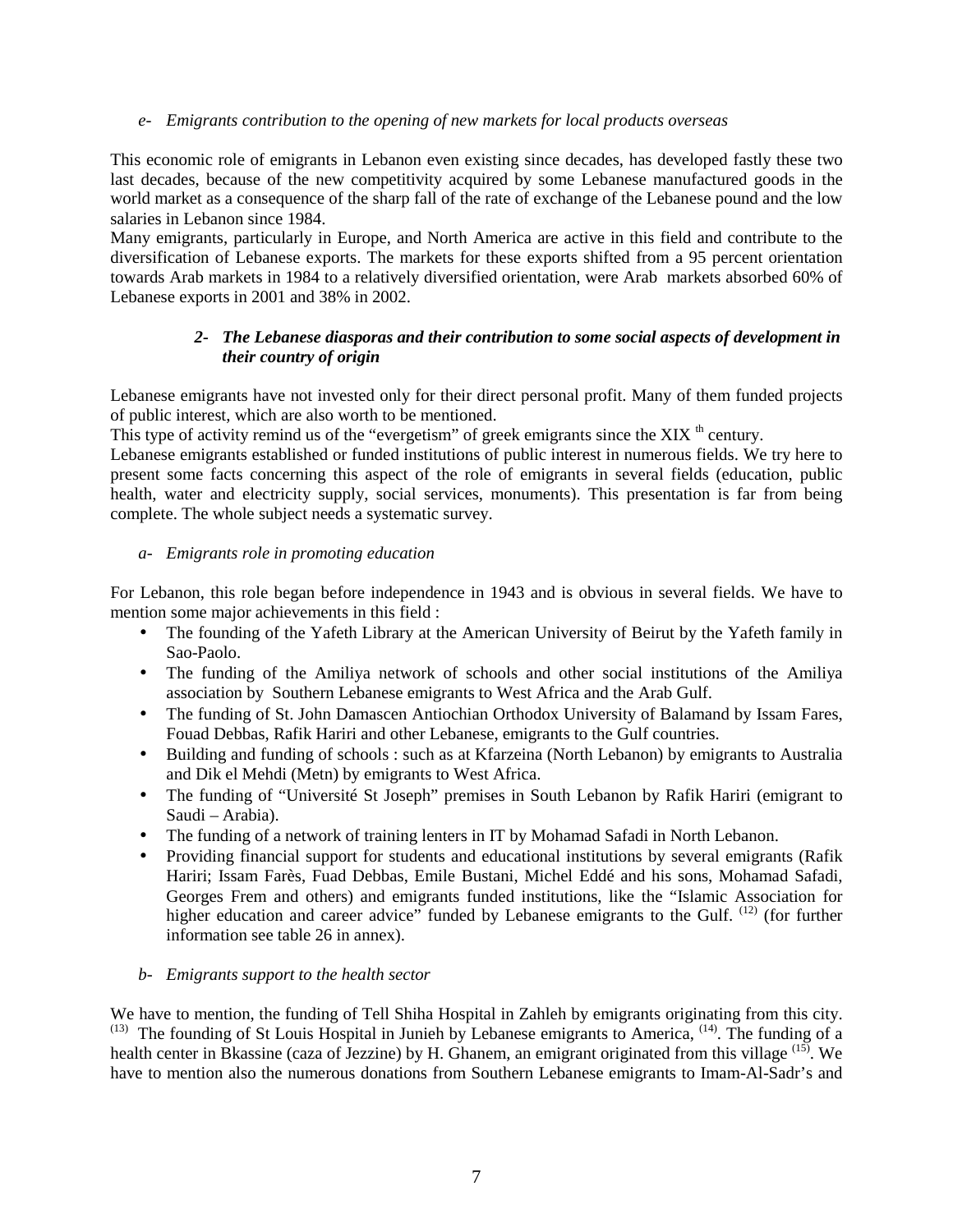Islamic Shiite Supreme Council's medical institutions in South Lebanon and in Beirut's South Western suburbs.

Canadian and American Lebanese emigrants donations are provided also to St. Georges Greek Orthodox Hospital in Beirut<sup>(16)</sup>, and the funding of Kfarfalous (caza of Jezzine) hospital by Rafik Hariri. The establishment of a dispensary in Bejdarfel, (caza of Batroun) by Raymond Abi Rached, a rich emigrant to the USA. Similar donations are also observable for many communities and regions of Lebanon.(for more information refer to table 25 in annex)

*c- Emigrants role in providing water, electricity supply and other basic infrastructure to under equipped villages* 

In Lebanon, numerous cases in this field were observed in more than a region. We here mention some:

- The funding of the electrical net work of Ibl-El- Saki (caza of Merjeyun) by Karam El Rassi, a rich emigrant to Brasil from this village (17).
- The funding of an artesian well to the village of Zrarieh (caza of Sur) by Hussein Taan, an emigrant to West Africa<sup>(18)</sup>.
- The funding of basic infrastructure in Bejdarfel (caza of Batroun), by Raymond Abi Rached a rich emigrant to the USA in the late nineties.  $(19)$  (refer to table 23 in annex for more information)

#### *d- Emigrants contribution to the building and funding of social welfare institutions*

We mention also here, few examples among a great number of donations :

- The building, funding and running of "S.O.S. Orphans Villages" in Bhersaf (Metn) Sfaray (Jezzine), Boksmaya (Batrun) by Michel Gemayel, an emigrant in Iran (20).
- The fundind of a series of associations for social services by Rafik Hariri (Saudi Arabia) in many Lebanese regions.
- The funding of several institutions in this field by Elias Sharbine, an proeminant emigrant in Africa from Sur, particularly active in the aid to the institutions of all denominations located in his city of origin.
- The funding of various public institutions in Miziara by Shaghuri Family in (Miziara)
- The funding of various public institutions mainly in Akkar and other Lebanese regions by Issam Fares (Saudi Arabia-USA) and its foundations in the field of education, health, economic development, scholarship.
- The funding of the Imam El Sadr social welfare institution and those belonging to the Muslim Shia Supreme Council by Shia Southern Lebanese emigrants to West Africa and the Arab Gulf.
- The funding of many institutions in the caza of Jbeil by Emile Nawfal, an emigrant in Kuwait
- The funding of many institutions by Mohamad Safadi an emigrant in Saudi Arabia.
- The funding of welfare institutions in Batrun caza and elsewhere in Lebanon by Antoine Zahra an emigrant to the UAE
- (for more details refer to table 24 in annex)

#### *e- Emigrants contributions to the building of public monuments*

This is also a frequent way of symbolizing emigrants interest to their homeland villages and cities. We mention here as examples:

• The funding by Miguel El Abd a prominent Lebanese emigrant to Mexico of the clock on the Parliament Square in Beirut, which was nominated "El Abd Square".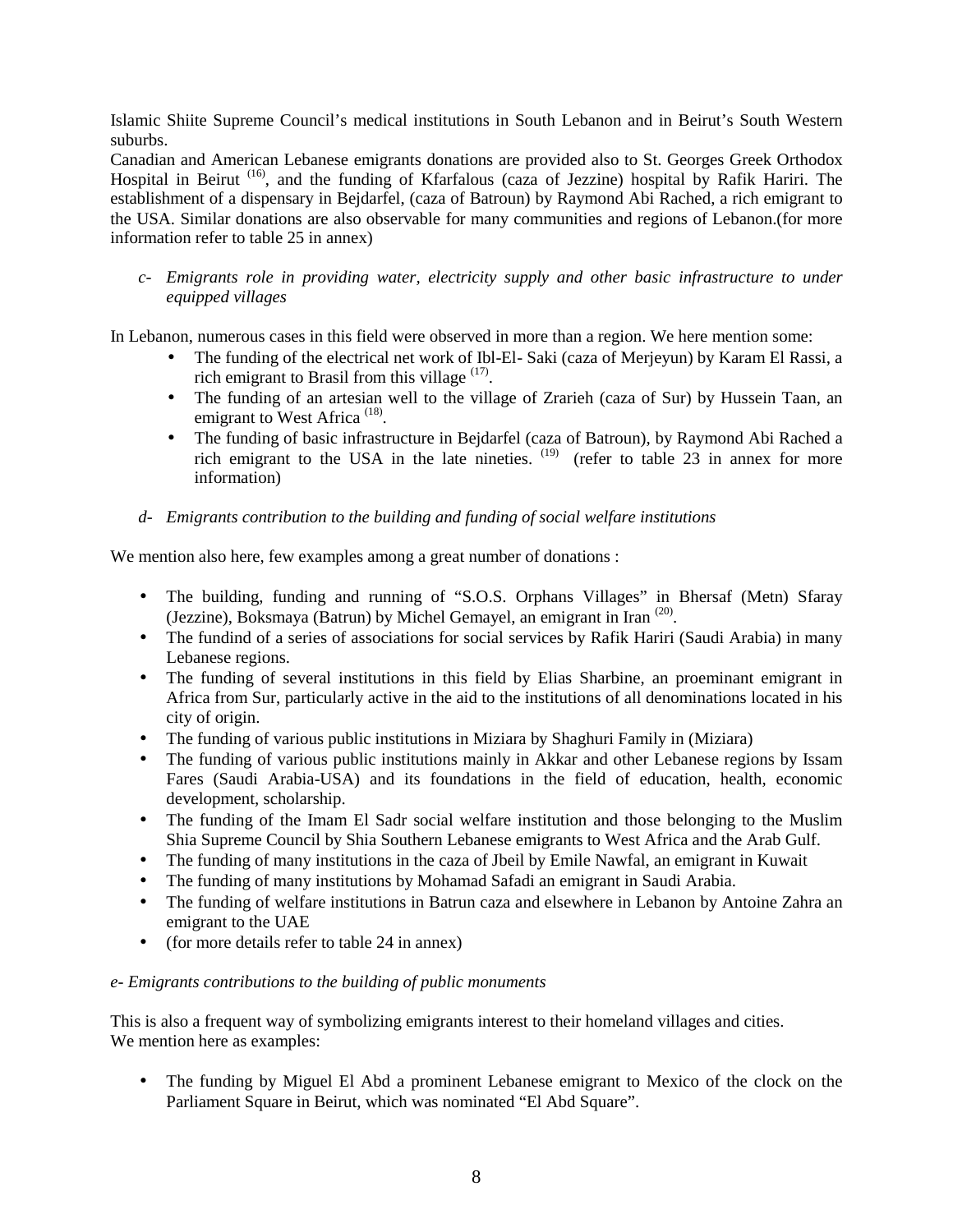• The funding of Naum Labaki's monument (former Parliament Speaker in 1923-1924) in Baabdath, by emigrants to Brazil originating from this village.

Field and bibliographical research on these social contributions should be developed.

#### *3- Transfer of knowledge to the country of origin through Lebanese expatriates (21)*

We should emphasize an important experience in benefiting from Lebanese diasporas for the socioeconomic development of the countries of origin. We mean the experiences concerning the transfer of knowledge through Lebanese expatriates. These experiences tend to transform some aspects of globalization from bad luck to positive opportunities.

Lebanon tried to attract some of its "expatriate brains" during the last decade: Private Lebanese institutions tried to attract them also. We shall list in this respect some of the measures already partly implemented in order to attract "Lebanese expatriate brains".

- The American University of Beirut Medical Faculty invites American medical doctors of Lebanese descent to teach and work in its hospital, and tries to expend cooperation with them.
- The Association of Lebanese Engineers organized in August 2001, a congress for Lebanese engineers in the world in order to interest them to engineering activities in Lebanon and the Arab world.
- The UNDP provided a support, even limited, to such moves, through a program known as: "Transfer of knowledge through expatriate nationals"(TOKTEN).
- In Lebanon, such a program was implemented in the 1990ies with UNDP, UNESCO, and the Center for Lebanese Studies in Oxford (UK). This program caused the return of several expatriates to work successfully in Lebanon.
- In the Council of Development and Reconstruction of Lebanon (CDR), after the end of the "War for the others" in 1991, when planning, financing and implementing activities were preparing for the reconstruction and development of Lebanon, CDR was in need to expand its technical staff in order to have more highly skilled staff with international experience. Needs in specific skills were announced in the international press. Hundreds of demands were received from Lebanese in Western Europe and North America. Dozens of people with appropriate competences were hired, at good conditions. The result was satisfactory at the levels of productivity and efficiency.
- The Lebanese American University is doing the same through its New York office, when it needs professors in some fields.
- This office contacts Lebanese professors and researchers working in American Universities and research centers in order to attract them.
- Several Lebanese public entities, banks and corporations, undertook similar steps to staff key positions with competent Lebanese working abroad in the 1990ies.
- The creation and or development of corporations in the field of consulting, manufacturing industry, and high tech services, with the cooperation of expatriate Lebanese professionals and scientists. In the high-tech field we can mention the computer programming firm created in Beirut by Nehmeh Tawk a computer specialist returned from France, this firm exports programs to France.
- This kind of move took place during the 1960ies and 1978ies. Such as the APD (Arab Project Development in Beirut) experience, and in several engineering, computer and other industries by Lebanese, and others Arab expatriate citizens. This model deserves a better study in order to be improved and generalized.
- The creation of hospitals and medical centers, by attracting expatriate medical specialists.
- This experience was implemented, through the creation of the "Eye and Ear Hospital" by Lebanese physicians working in the USA, Canada, and Europe. These Lebanese hospitals have a regional role around Lebanon, attracting patients from several Arab countries.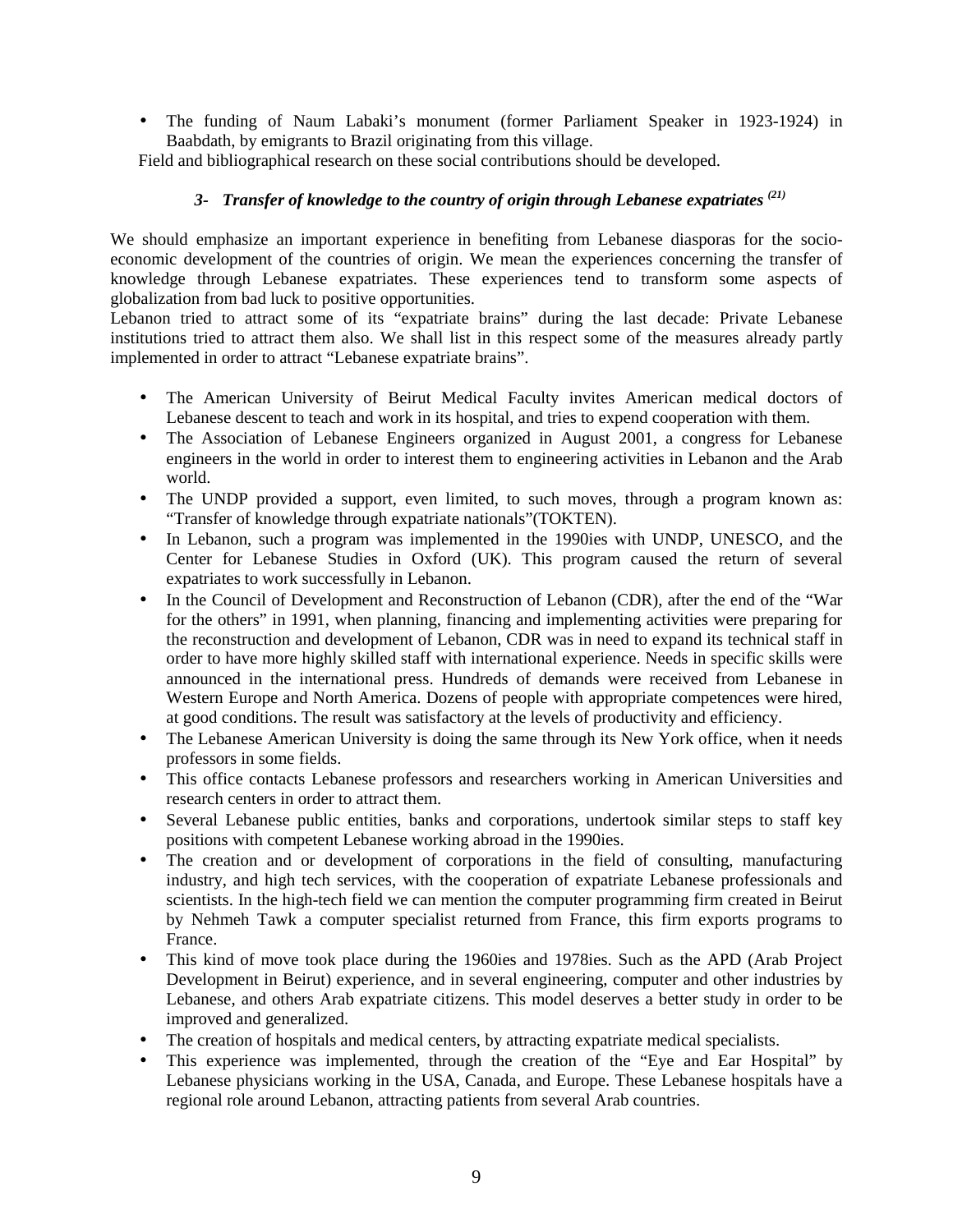• Corporations could also be created in cooperation between universities and private sector to develop scientific and technological projects. The St Joseph University of Beirut and Lebanese University in Beirut undertook similar initiatives.

Similar institutions are under implementation in Lebanon. This experience started in the public sector between 1991 and 1995 in collaboration with the french "technopole" of "Sophia Antiopolis". This experience failed, and was started again by the St Joseph University Faculties of Engineering and Sciences. Between 1997 and 2000, this park with its incubators started working under the name of Berytech. It is now expanding in Beirut with the Faculty of Medicine of the same university.

Another technological park is under preparation in Lebanon, in collaboration between the Investment Development Authority of Lebanon (IDAL) and the Municipality of Damur.

#### *4- The Lebanese dispora and the political development in Lebanon*

Diasporas role in Lebanon is not purely economic, even if its economic consequences are obvious. It's a social role as we have seen, which is frequently a transition to politics. But it is only one of the ways for Lebanese diasporas to play a political role in Lebanon. There are several ways for diasporas to play a political role in Lebanon. These roles are the object of the following part of this text.

#### *a- The political impact of diasporas in the Lebanese state structure*

Lebanese emigrants began to play a political role in their home country since the beginning of the twentieth century, when the present Lebanese territory was part of the Ottoman Empire and during the French Mandate.

The period following political independence (in 1943), gave a new impetus to the political role of emigrants.

One of the consequences of the withdrawal of French political power from Lebanon was that Lebanese politicians obtained more and influence in the country. Emigrants played and are playing a political role through various channels in the state structure.

Since 1943, number of emigrants or sons of emigrants returning home (20 persons) were elected to Parliament in several Lebanese regions. They are listed in table  $N^{\circ}$  2 bellow.

| <b>Name</b>           | <b>Community</b><br>Region represented in |                 | Area of emigration  |
|-----------------------|-------------------------------------------|-----------------|---------------------|
|                       |                                           | Lebanon         |                     |
| <b>Yussif Estefan</b> | Maronite                                  | Zawiyeh         | Australia           |
| Antun Estefan         | Maronite                                  | Zawiyeh         | Australia           |
| <b>Emile Bustany</b>  | Maronite                                  | Shuf            | Arab Gulf           |
| Abdallah Saadeh       | Greek Orthodox                            | Kura            | Saudi Arabia        |
| Assad Ashkar          | Maronite                                  | Metn            | Ghana               |
| Mirna Bustani         | Maronite                                  | Shuf            | Arab Gulf - U.K.    |
| Ali Arab              | Shia'a                                    | Sur             | Nigeria             |
| Raymond Eddeh         | Maronite                                  | Jbeil           | Egypt               |
| Pierre Eddeh          | Maronite                                  | Beirut and Metn | Egypt               |
| Pierre Gemayel        | Maronite                                  | Beirut          | Egypt               |
| Maurice Gemayel       | Maronite                                  | Metn            | Egypt               |
| Hussein Mansur        | Shia'a                                    | Zahleh          | West Africa         |
| Najib Salha           | Druze                                     | Baabda          | Sudan, Saudi Arabia |

*Table2: Emigrants and emigrants sons elected to Parliament in Lebanon from independence (1943) to the starting of the wars for the others…" in 1975*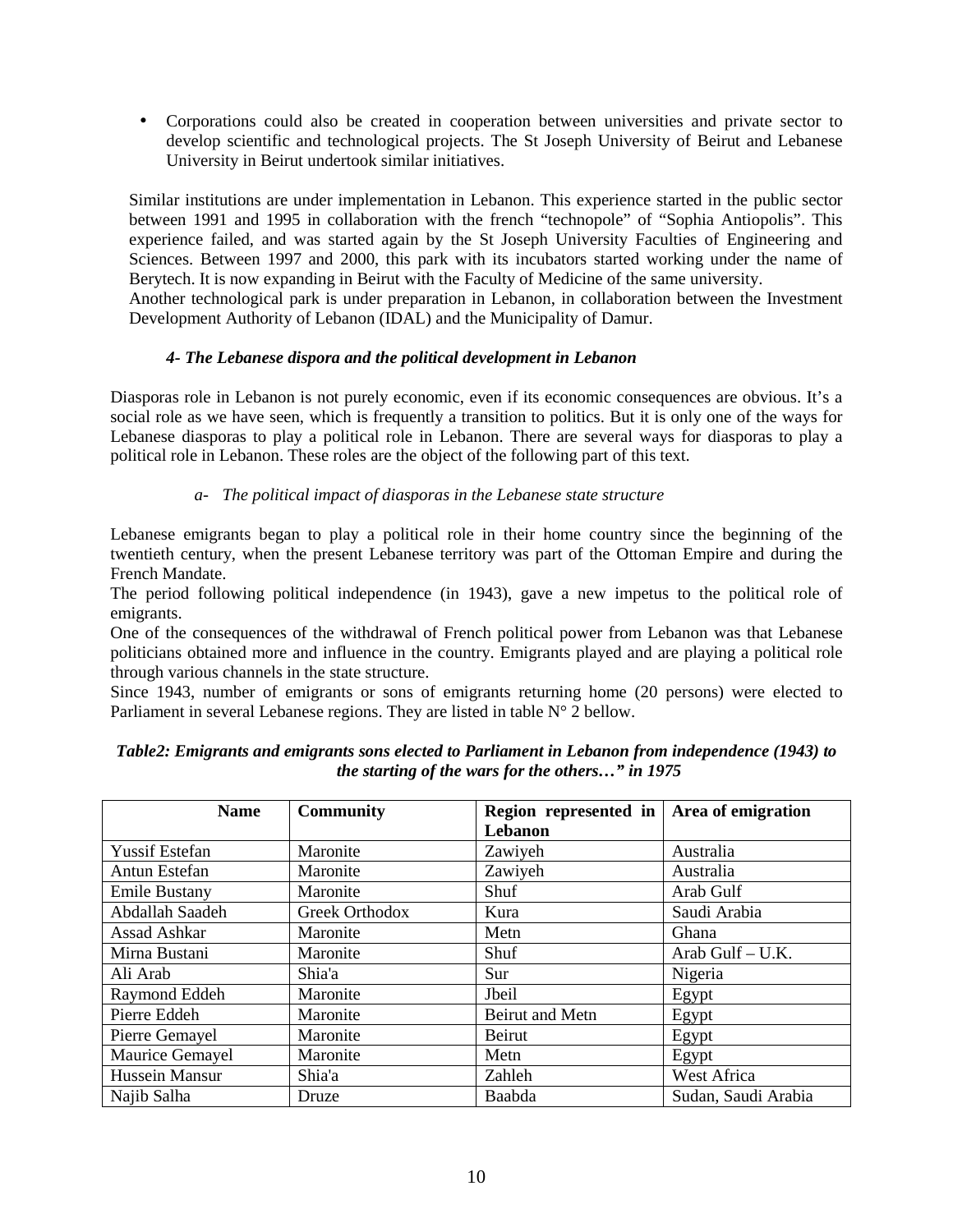| <b>Manuel Yunes</b>  | Maronite       | Batrun           | Venezuela     |
|----------------------|----------------|------------------|---------------|
| <b>Tufik Assaf</b>   | Druze          | Aley             | Venezuela     |
| <b>Yussef Hammud</b> | Shia'a         | Sur              | Nigeria       |
| Abdallah Rassy       | Greek Orthodox | Akkar            | Saudi Arabia  |
| Jebrane Tawk         | Maronite       | <b>Besharreh</b> | Nigeria       |
| Farid Gebran         | Latine         | Beirut           | Cyprus, Egypt |
| Camille Akl          | Maronite       | <b>Batrun</b>    | Colombia      |

**Source:** Who's who in Lebanon – 1988-1989 – Beirut – Gegeon Printing Press – 1989.

The figure is not impressive per se, as it is drawn from nine National Assemblies, each one comprising 44 to 99 members.

But we have to take into consideration that ten among them (Emile Bustani, Ali Arab, Raymond and Pierre Eddeh, Pierre and Maurice Gemayel, Hussein Mansur, Nagib Salha, Tufik Assaf, Abdallah Racy) were ministers, and four were important party leaders (Abdallah Saadeh, Assad Ashkar, Pierre Gemayel and Raymond Eddeh).

These politicians were able to use the education, skills, experience and especially the wealth acquired overseas, to gain influence through various channels by:

- Reinforcing their position inside their kinship network.
- Having key positions in their parties.
- Offering donations to institutions of public interest in order to acquire prestige and influence.
- Providing employment or subcontracts in order to create networks of political clients.
- Financing electoral campaigns.

In addition to this group we have to mention well know persons. Who occupied key cabinet and administrative positions in the state and have been emigrants for a part of their life.

- Henry Eddeh, Hussein Aweyni and Salim Hoss were ministers (and prime ministers for the last two) for a long time.
- Antoine Fattal, Fouad and Alexandre Ammun who occupied key positions in the civil, judiciary and foreign services were for a long period in Egypt.

In the pre war period (1943-1972), the percentage of deputies with a migration experience tended to grow especially when the number of parliamentarian seats grows since the end of the fifties, allowing an opening for new parliamentary elites.

|  |  | Table 3: Deputies with migration experience in pre (1975-1990) war Lebanon |
|--|--|----------------------------------------------------------------------------|
|  |  |                                                                            |

| <b>Parliaments</b> | Number of deputies with<br>migration experience | <b>Total number of deputies</b> | $\frac{6}{6}$ |
|--------------------|-------------------------------------------------|---------------------------------|---------------|
| 1943-1947          |                                                 | 57                              | 7.01 %        |
| 1947-1951          |                                                 | 57                              | 3.50 %        |
| 1951-1953          |                                                 | 80                              | 7.50 %        |
| 1953-1957          |                                                 | 44                              | 4.50 %        |
| 1957-1960          |                                                 | 77                              | 8.95 %        |
| 1960-1964          |                                                 | 99                              | 8.80 %        |
| 1964-1968          | 10                                              | 99                              | 10.10 %       |
| 1968-1972          |                                                 | 99                              | 8.80 %        |

The break down by region and community, is in the tables 4 and 5 in annex.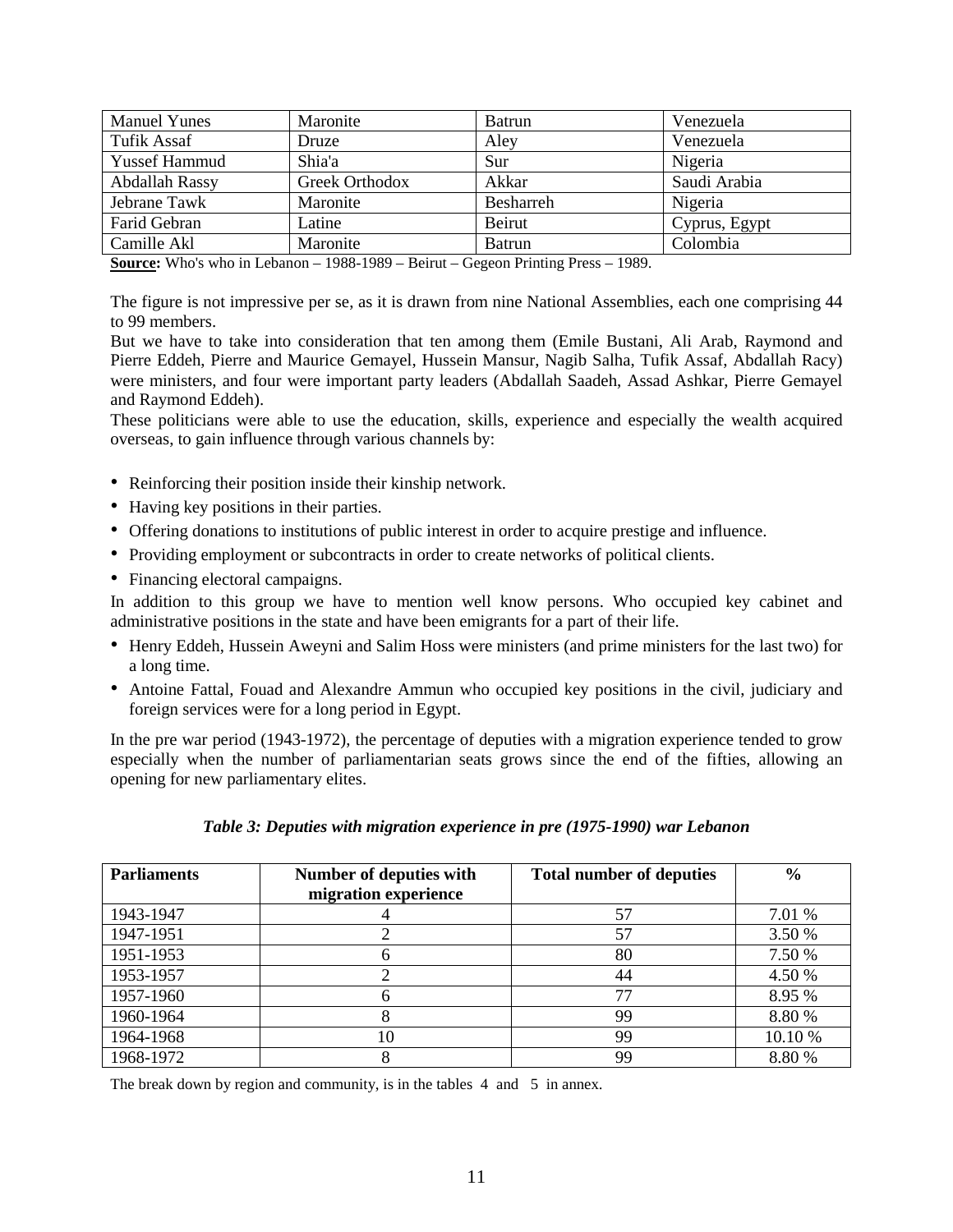| <b>Parliaments</b>   |                | 1951 Election<br>1943 Election<br>1947Election |                |               |                |               |
|----------------------|----------------|------------------------------------------------|----------------|---------------|----------------|---------------|
| <b>Regions</b>       | <b>Numbers</b> | $\frac{6}{9}$                                  | <b>Numbers</b> | $\frac{6}{9}$ | <b>Numbers</b> | $\frac{6}{9}$ |
| <b>Mount Lebanon</b> | 4/20           | 20 %                                           | 1/19           | 12.5 %        | 3/25           | 12 %          |
| North                | 0/13           | 0%                                             | 0/12           | 0%            | 2/16           | 0%            |
| South                | 0/10           | 0%                                             | 0/10           | 0%            | 0/18           | 0%            |
| Beirut               | 0/7            | 0%                                             | 1/9            | 11.11 %       | 1/12           | 8.3%          |
| Bekaa                | 0/8            | 0%                                             | 0/7            | 0%            | 0/9            | 0%            |

*Table 4:: Deputies with migration experience in each region in pre (1975-1990) war Lebanon* 

| <b>Parliaments</b> | 1953Election   |               | 1957Election   |               | 1960Election   |               |
|--------------------|----------------|---------------|----------------|---------------|----------------|---------------|
| <b>Regions</b>     | <b>Numbers</b> | $\frac{0}{0}$ | <b>Numbers</b> | $\frac{6}{9}$ | <b>Numbers</b> | $\frac{0}{0}$ |
| Mount Lebanon      | 2/24           | 8.3%          | 4/20           | 20 %          | 5/33           | 15.15 %       |
| North              | 0/9            | 0%            | 1/16           | 6.25 %        | 0/18           | 0%            |
| South              | 0/8            | 0%            | 0/11           | 0%            | 1/18           | 5.5 %         |
| Beirut             | 0/7            | 0%            | 2/11           | 18.8%         | 1/14           | 7.14 %        |
| Bekaa              | 0/6            | 0%            | 0/9            | 0%            | 1/16           | 6.25 %        |

**Table 4 (continued)** 

| <b>Parliaments</b> | 1964Election   |               | 1968Election |               |  |
|--------------------|----------------|---------------|--------------|---------------|--|
| <b>Regions</b>     | <b>Numbers</b> | $\frac{0}{0}$ |              | $\frac{6}{9}$ |  |
| Mount Lebanon      | 3/30           | 10 %          | 5/30         | 16.6%         |  |
| North              | 1/20           | 5 %           | 0/18         |               |  |
| South              | 2/17           | 11.76 %       | 2/18         | 11.11 %       |  |
| Beirut             | 3/16           | 18.75 %       | 1/15         | 6.6 %         |  |
| Bekaa              | /16            | 6.25 %        | 1/15         | 6.6 %         |  |

| Table5: Deputies with migration experience in each community in pre (1975-1990) war Lebanon |  |  |  |  |  |
|---------------------------------------------------------------------------------------------|--|--|--|--|--|
|                                                                                             |  |  |  |  |  |

| <b>Parliaments</b>           | 1943Election             |                          | 1947Election             |                | 1951Election   |                |  |
|------------------------------|--------------------------|--------------------------|--------------------------|----------------|----------------|----------------|--|
| <b>Communities</b>           | <b>Numbers</b>           | $\frac{6}{2}$            | <b>Numbers</b>           | $\frac{0}{0}$  | <b>Numbers</b> | $\frac{0}{6}$  |  |
| Maronites                    | 3/20                     | 10%                      | 0/20                     | 0%             | 5/25           | 20%            |  |
| Greek Orthodox               | 1/7                      | 14.2%                    | 1/8                      | 12.5%          | 0/11           | 0%             |  |
| <b>Greek Catholics</b>       | 0/4                      | 0%                       | 0/3                      | 0%             | 0/6            | 0%             |  |
| <b>Armenians</b><br>Orthodox |                          |                          |                          |                |                |                |  |
| Protestants                  |                          |                          |                          |                | 0/1            | 0%             |  |
| <b>Shiites</b>               | 0/10                     | 0%                       | 1/10                     | 10%            | 1/14           | 7.14%          |  |
| <b>Sunnites</b>              | 0/11                     | 0%                       | 0/11                     | 0%             | 0/17           | 0%             |  |
| <b>Druzes</b>                | 0/4                      | 0%                       | 0/4                      | 0%             | 0/5            | 0%             |  |
| <b>Minorities</b>            | 0/1                      | 0%                       | 0/1                      | 0%             | 0/1            | 0%             |  |
| <b>Parliaments</b>           | 1953Election             |                          | 1957Election             | 1960Election   |                |                |  |
| <b>Communities</b>           | <b>Numbers</b>           | $\frac{6}{6}$            | <b>Numbers</b>           | $\frac{0}{0}$  | <b>Numbers</b> | $\frac{6}{6}$  |  |
| <b>Maronites</b>             | 2/13                     | 15.3%                    | 4/20                     | 20%            |                |                |  |
| Greek Orthodox               | 0/7                      | 0%                       | 1/10                     | 10%            | 5/31           | 16.12%         |  |
| <b>Greek Catholics</b>       | 0/4                      | 0%                       | 0/6                      |                | 1/15           | 6.6%           |  |
| <b>Armenians</b><br>Orthodox | 0%                       | 0%                       | 0%                       | 0%             | 0/7            | 0%             |  |
| Protestants                  | $\overline{\phantom{0}}$ | $\overline{\phantom{a}}$ | $\overline{\phantom{0}}$ | $\blacksquare$ | $\blacksquare$ | $\blacksquare$ |  |
| <b>Shiites</b>               | 0/8                      | 0%                       | 1/12                     | 8.3%           | 0%             | 0%             |  |
| <b>Sunnites</b>              | 0/9                      | 0%                       | 0/14                     | 0%             | 2/19           | 10.52%         |  |
| <b>Druses</b>                | 0/3                      | 0%                       | 0/4                      | 0%             | 0/21           | 0%             |  |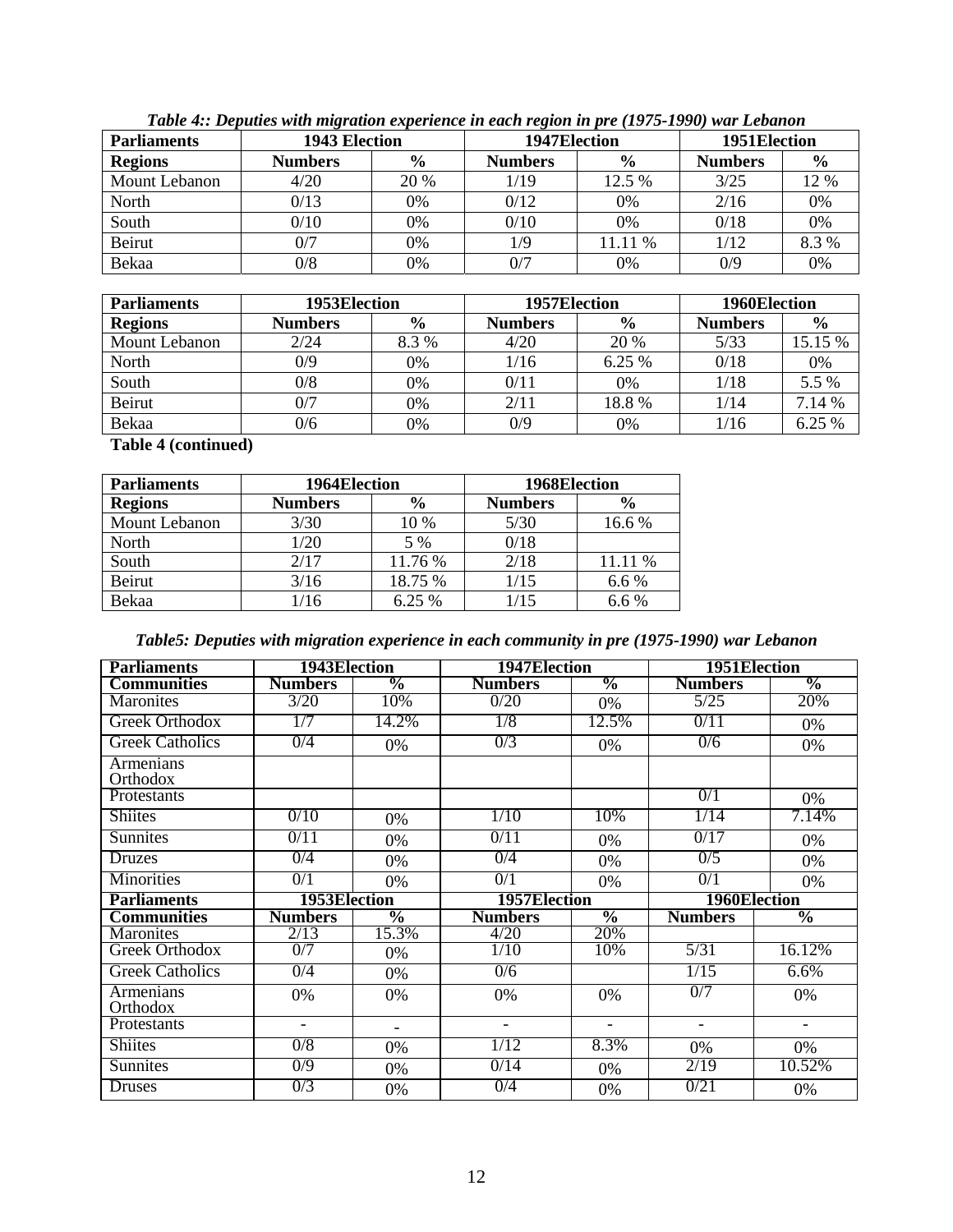| <b>Minorities</b>      |              |                 | $\overline{0/1}$    | 0%                       | 0/6            | 0%                       |
|------------------------|--------------|-----------------|---------------------|--------------------------|----------------|--------------------------|
| <b>Parliaments</b>     | 1964Election |                 | <b>1968Election</b> |                          |                | 1972Election             |
| <b>Communities</b>     | Numbers      | $\overline{\%}$ | <b>Numbers</b>      | $\overline{\mathcal{C}}$ | <b>Numbers</b> | $\overline{\frac{0}{0}}$ |
| <b>Maronites</b>       | 5/23         | 15.6%           | 3/23                | 9.37%                    | 3/30           | 10%                      |
| Greek Orthodox         | 0/1          | 0%              | 2/13                | 15.38%                   |                | 9.09%                    |
| <b>Greek Catholics</b> | 0/6          | 0%              | 0/7                 | $0\%$                    | $0\%$          | 0%                       |
| Armenians<br>Orthodox  | 0%           | 0%              | 0%                  | 0%                       | 0%             | 0%                       |
| <b>Protestants</b>     | 1/1          | 100%            | 0/1                 | $0\%$                    | $0\%$          | 0%                       |
| <b>Shiites</b>         | 2/18         | 11.11%          | 2/19                | 10.52%                   | 3/19           | 15.78%                   |
| <b>Sunnites</b>        | 1/21         | 4.76%           | 0/20                | $0\%$                    | $0\%$          | $0\%$                    |
| <b>Druses</b>          | 1/6          | 16.6%           | 0/6                 | 0%                       | 1/6            | 16.6%                    |
| <b>Minorities</b>      | 0/1          | 0%              | 0/1                 | 0%                       | 0%             | 0%                       |

After the 1975-1990 wars, the number of deputies with migration experience grew: from 11 in the 1992parliament, to 21 in the 1996 and 2000 parliament, to 25 in the 2005 parliament. This is a clear indication of the growing role of Lebanese diasporas in the political institutions (legislative branch) of Lebanon. This growth was accelerated in 2005 with the bigger implication of Lebanese politicians who were abroad in the legislative elections after the withdrawal of the Syrian Army from Lebanon end of April 2005, just before legislative elections.

*Table 6: Deputies with migration experience in post (1975-1990) war Lebanon*

| <b>Parliament</b> | <b>Total number of</b><br>deputies | Number of deputies with<br>migration experience | $\frac{0}{0}$ |
|-------------------|------------------------------------|-------------------------------------------------|---------------|
| 992               | 128                                |                                                 | 8.59 %        |
| !996              | 128                                |                                                 | 16.4 %        |
| 2000              | 128                                |                                                 | 16.4 %        |
| 2005              | 128                                |                                                 | 19.53 %       |

The break down of MP's with migration experience by region and community as described in tables 7 - 8

| Table 7: The role of deputies with migration experience in each community in post (1975-1990) war |
|---------------------------------------------------------------------------------------------------|
| <b>Lebanon</b>                                                                                    |

| <b>Parliaments</b>     | 1992          |               | 1996          |               | 2000          |               | 2005          |               |
|------------------------|---------------|---------------|---------------|---------------|---------------|---------------|---------------|---------------|
| <b>Communities</b>     | <b>Number</b> | $\frac{6}{6}$ | <b>Number</b> | $\frac{0}{0}$ | <b>Number</b> | $\frac{6}{6}$ | <b>Number</b> | $\frac{6}{6}$ |
|                        | of            |               | of            |               | of            |               | of            |               |
|                        | deputies      |               | deputies      |               | deputies      |               | deputies      |               |
| <b>Maronites</b>       | 3/34          | 8.82%         | 7/34          | 20.5%         | 6/34          | 17.6%         | 6/34          | 17.6%         |
| Greek Orthodox         | 2/15          | 13.3%         | 4/15          | 26.6%         | 4/15          | 26.6%         | 4/15          | 26.6%         |
| <b>Greek Catholics</b> | 1/7           | 14.2%         | 1/7           | 14.2%         | 2/7           | 28.5%         | 3/7           | 42.8%         |
| Armenian Orthodox      | $0\%$         | $0\%$         | 1/5           | 20%           | 0%            | 0%            | 0%            | 0%            |
| Protestants            | 0%            | 0%            | 0%            | 0%            | 1/1           | 100%          | 0%            | 0%            |
| <b>Shiites</b>         | 2/27          | 7.4%          | 4/27          | 14.8%         | 2/27          | 7.4%          | 5/27          | 18.5%         |
| Sunnites               | 1/27          | 3.7%          | 3/27          | 11.1%         | 4/27          | 14.8%         | 5/27          | 18.5%         |
| <b>Druses</b>          | 2/8           | 25%           | 1/8           | 12.5%         | 2/8           | 25%           | 1/8           | 12.5%         |
| <b>Alaouites</b>       |               |               | 1/2           | 50%           | 1/2           | 50%           | 1/2           | 50%           |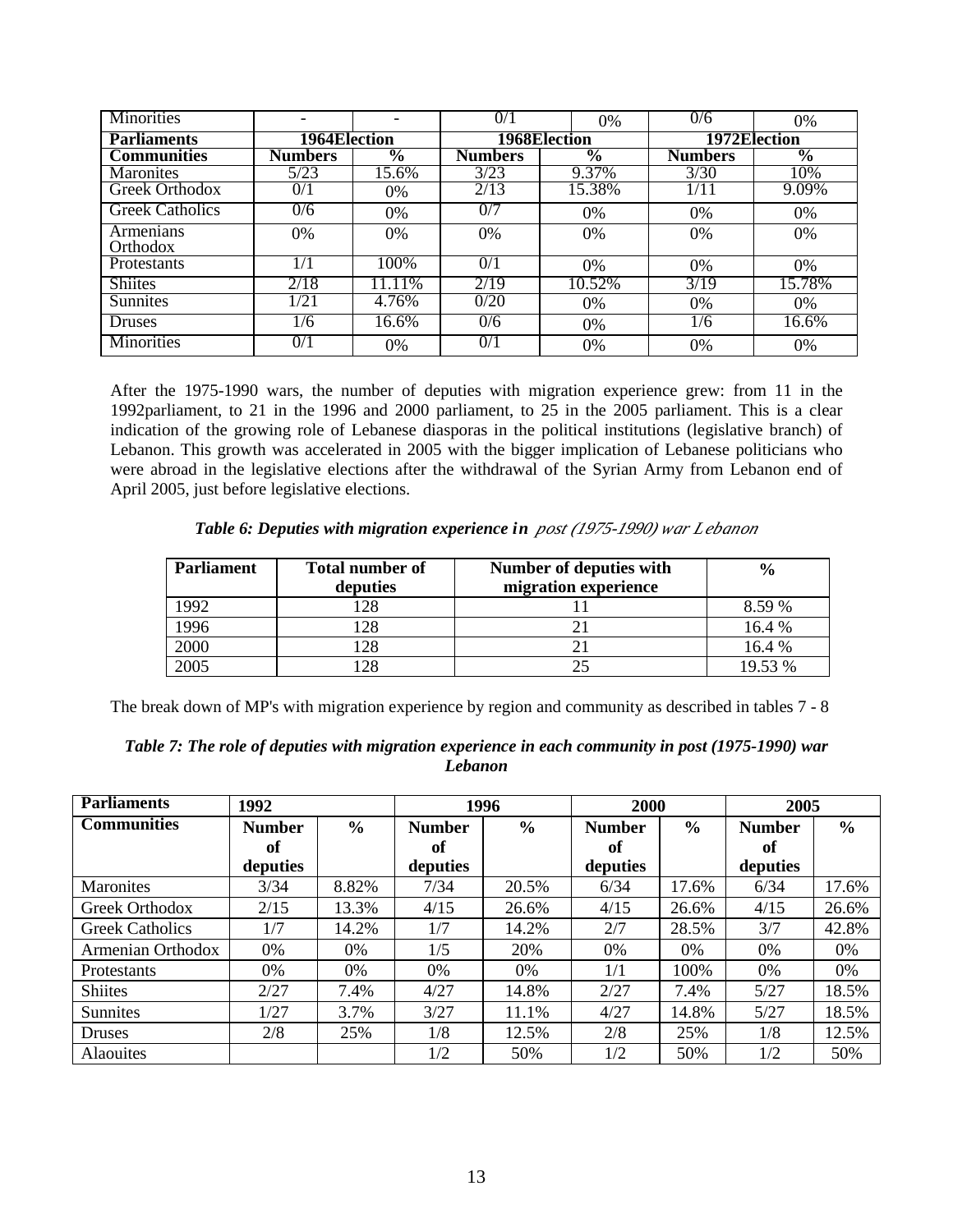|                | 1992          |               | 1996          |               | <b>2000</b>   |               | 2005          |               |
|----------------|---------------|---------------|---------------|---------------|---------------|---------------|---------------|---------------|
| <b>Regions</b> | <b>Number</b> | $\frac{0}{0}$ | <b>Number</b> | $\frac{6}{6}$ | <b>Number</b> | $\frac{6}{9}$ | <b>Number</b> | $\frac{6}{6}$ |
| Bekaa          | 1/23          | 4.34%         | 1/23          | 4.34%         | 2/23          | 8.69%         | 2/23          | 8.69%         |
| Beirut         | 2/19          | 10.52%        | 3/19          | 10.78%        | 3/19          | 10.78%        | 3/19          | 15.78%        |
| Mount Lebanon  | 4/35          | 11.42%        | 11/35         | 31.4%         | 10/35         | 28.57%        | 8/35          | 22.85%        |
| South Lebanon  | 1/23          | 8.69%         | 3/23          | 13.54%        | 3/23          | 13.54%        | 5/23          | 21.73%        |
| North Lebanon  | 2/28          | 7.54%         | 4/28          | 14.28%        | 4/28          | 14.28%        | 7/28          | 25%           |

*Table 8: The role of deputies with migration experience in each mohafazat after the (1975-1990) war.* 

#### *b- Political role of Lebanese diasporas in communal and populist organizations*

As a consequence of the wars using the Lebanese territory as a battle-field since 1975, the role played by emigrants towards communal institutions extended to militias. This role appears clearly as accelerating the evolution from a society dominated by the extended family structures to a society characterized by a preeminent role of sectarian communities. This evolution being probably one of the most important aspects of the social change in contemporary Lebanon.

The rise of communal institutions tends to weaken the power of notables based on a pyramidal familial hierarchy. For these migrants those institutions are good channels for their political promotions

We can in this respect mention the several examples:

- The role of Pierre Gemayel and Maurice Gemayel (both born in Egypt) in the creation and development of the Kataib Party.
- The role of Antun Saadeh (Brazil), Abdallah Saadeh (Saudi Arabia), Assad El Ashkar (Ghana), in the creation and development of the Syrian National Social Party.
- The role of Raymond and Pierre Eddeh (Both of them born in Egypt) in the development of the National Bloc Party.
- The role of the Shia'a Diaspora of Africa in the promotion of the Talaeh Party, established by Rashid Baydun.
- The role of the Shia'a Lebanese diaspora in the support of Imam Musa Al-Sadr and the Amal Movement, which was lead later by Nabih Berry (Sierra Leone).
- The role of the Shia'a Lebanese diaspora in the support of Hezbollah.
- The role of Rafik Al-Hariri (Saudi Arabia) in the foundation of the "Current of the Future" as the main present political expression of the Sunni Community in Lebanon.
- The role of mainly the Christian Lebanese diasporas of the USA, Europe (France in particular), Australia, Canada, the Arab Gulf in the support of General Michel Aoun's, Free Patriatic Movement.
- The role of the Christian Lebanese diasporas in support to the "Lebanese Forces" in Lebanon.

#### *c- The financial role of Lebanese disporas in the political field.*

Since decades, emigrants have played a preeminent role in providing financial support to populist and/or communal political parties in Lebanon.

Political parties like Kataïb, Syrian National Social Party (S.N.S.P.) established soon branches in many countries of emigration. The Amal Movement, the National Liberal Party, the Cedar's Guardians, the Hezbollah, the Socialist Progressive Party, the Baath Party, the "Current of the Future", the "Free Patriotic Movement" and others behaved in the same way decades later.

One of the functions of these branches is to collect funds for their organization in the home country.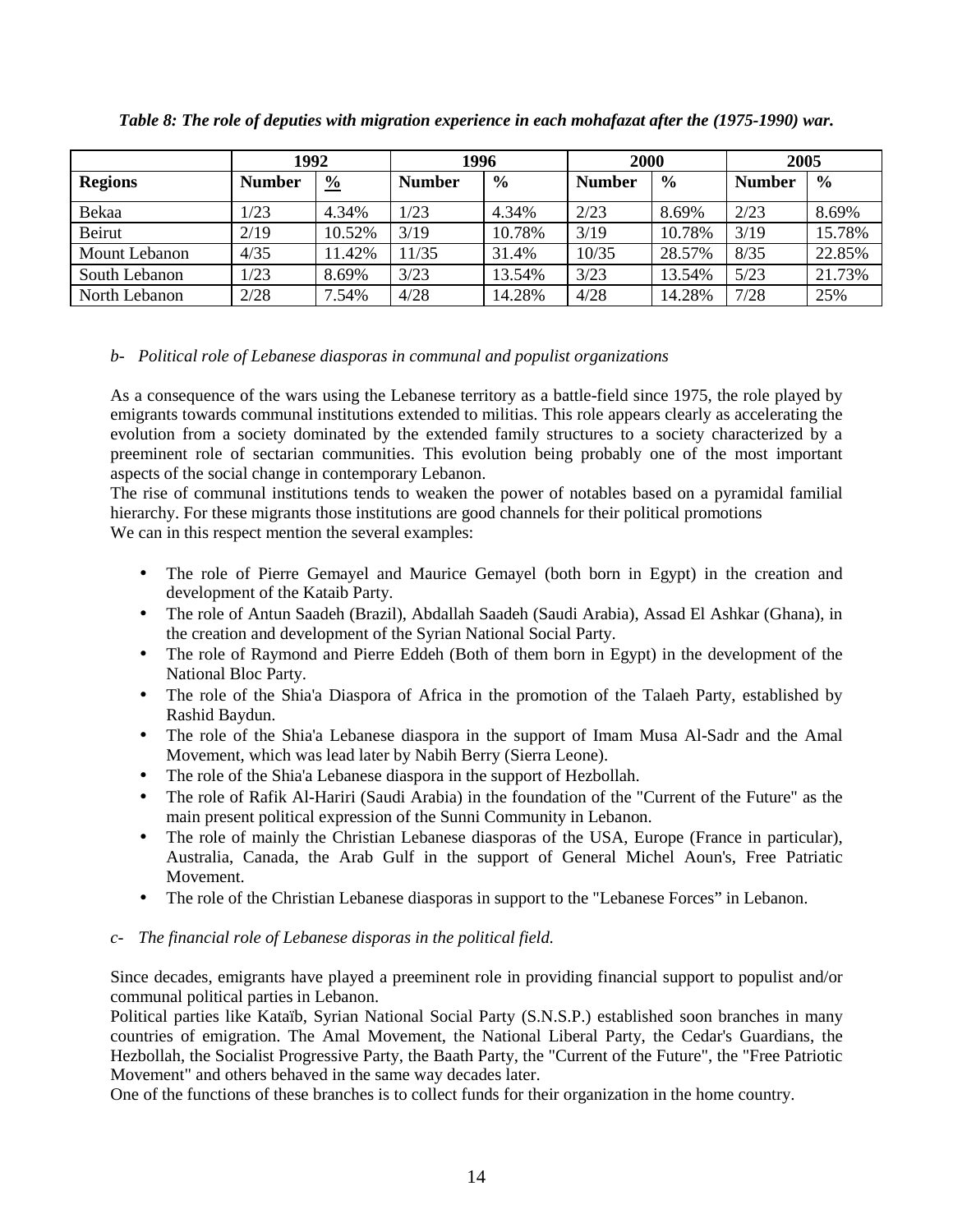Some parties achieved a remarkable financial organization of their "disapora". The S.N.S.P. in particular had an efficient financial network especially in West Africa. This network also supported party members flying from prosecution, or the families of the imprisoned party members, in an efficient way since the sixties.

The Amal and Hezbollah networks are mainly established among Shiaa emigrants in West Africa, the U.S.A. and the Gulf. It is a development of the tradition of fund raising established among Shiaa emigrants, by the Amiliya Association since the thirties and by Imam Mussa since the sixties.

The Progressist Socialist Party of the Druze leader Walid Jumblat and the Free Patriotic Movement of General Michel Aoun have recently developed similar activities.

#### *d- Leadership and membership of communal and/or populist political organizations in Lebanon emerging from the Lebanese diasporas.*

Memberships of emigrants in the overseas branches of political parties have been mentioned above. Many migrants returning to Lebanon have been involved in party membership.

Some of these parties were and are headed by emigrants or sons of emigrants:

- The National Bloc Party with Raymond and Carlos Eddeh.
- The Kataïb with Pierre Gemayel.
- The S.N.S.P. with Antun Saadeh, Assad Achkar, Abdallah Saadeh, Massaad Hajal.
- The Amal movement with Imam Mussa Al-Sader and Nabih Berri.
- The Free Patriotic Movement with Michel Aoun.
- The current after Future with Rafic and Saad Hariri.

Some returning migrants established populist militias and political groups like Henry Sfeir (Central Africa) in Kesrwan and Abdel Rahim Murad (Brazil) in the Bekaa valley.

It is interesting to notice that the role of emigrants is very weak in the traditional parties relying on notables and family loyalties: The "National Liberal Party" of Shamun, the "Progressist Socialist Party" of Jumblat, the "Bloc National" of Eddeh, etc… Emigrants seems to prefer modern populist political parties, (communal or secular) seeking for change. In this sense diasporas are a factor of political modernization in Lebanon. This leads us to deal with the relations between "communities" (Tawayif) and diasporas.

*e- The communal organization of the Lebanese diasporas in the world and its functions.* 

Since the beginning of the "wars for the others" in Lebanon in 1975, the different Lebanese communities (tawayif) have begun, to set up world wide organizations for their emigrants.

Maronite lay politicians began in 1979 to set up a "Maronite World Union", who organized several conferences since its creation (Mexico, Montreal, Sydney, Los Angeles…).

The Druzes set up a similar organization since 1983, and have an annual international Druze congress.

The Greek Catholics set up later the "World Union of Greek Catholics".

Finally late Sheikh Muhamad Mehdi Shamsseddine President of the Moslem Shia'a Supreme Council announced the creation of a "Union of Lebanese Muslim Shia'a emigrants in the World", lead by Mohamed Mahmud Hammud, concerning West Africa, Australia, North and South America, Europe and the Middle East. This Union is a part of the Moslem Shia'a Supreme Council.

These organizations, in addition to their role of preservation of the communal identity and cohesion of Lebanese emigrants overseas, have the function of providing political and financial support to their communities in Lebanon, through the mobilization of their members overseas.

*f- Politically passive returning emigrants*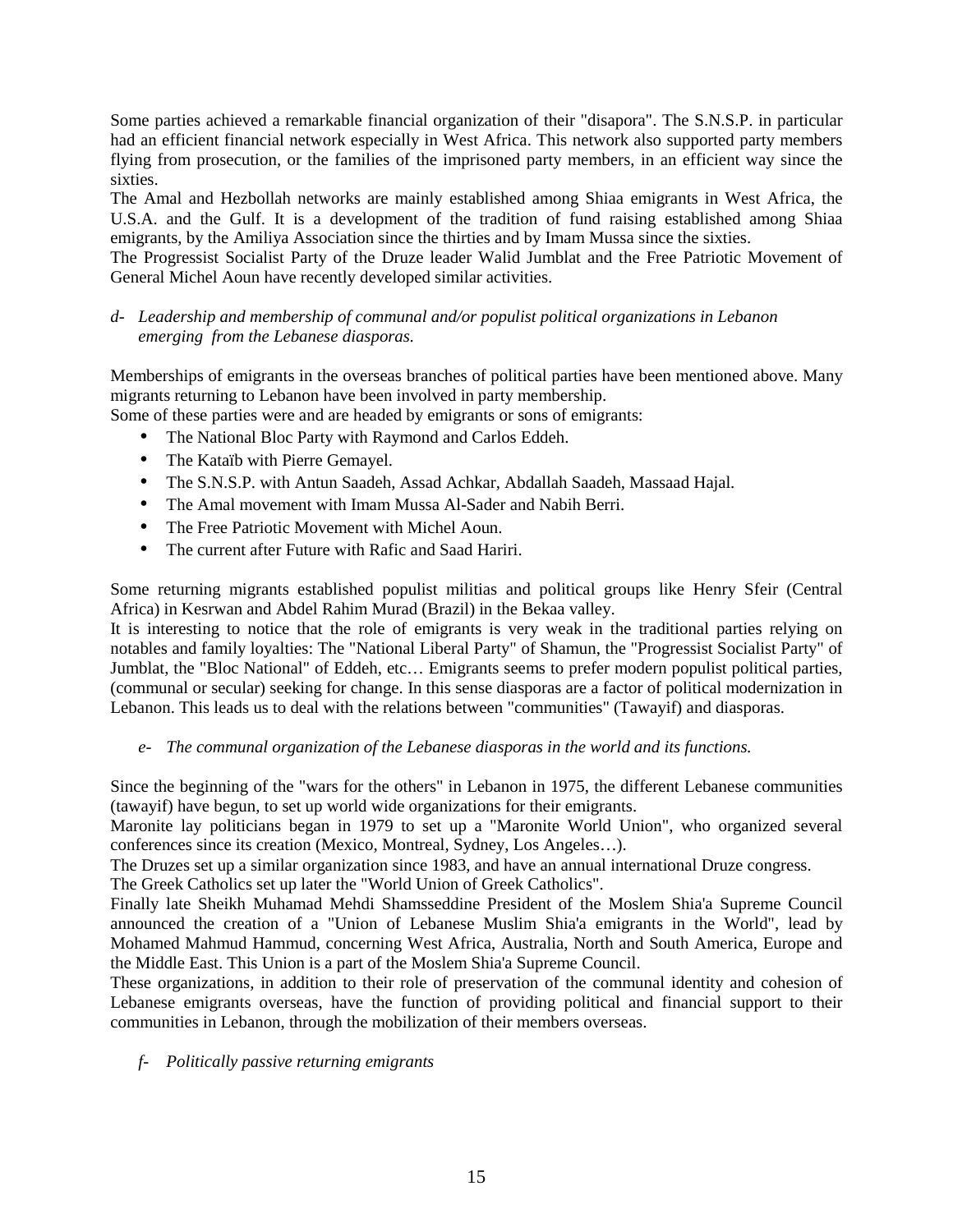In urban as well as in rural areas many returning migrants with some wealth, are gradually forming a new local elite, independent from traditional notables from whom they are no more clients and keeping their distances from populist parties and militias.

This group could provide a base for the development of a new political liberalism (in the European sense of the last word), appearing since the 90 ies and especially after 2004.

#### *g- The other face of the political role of emigrants in Lebanon.*

As it was the case during the Ottoman period, since independence, emigration tends to lower the number and force of young potential challengers of the political establishment. These challengers being generally recruited among young unemployed persons, and especially the educated fraction of this category. For these people, migration represents a chance for social promotion, but is also a kind of exile for new potential elites able to conduct processes of social and political change. In this sense migration is a safety valve for the political system and contribute to its perpetuation.

#### **C- THE CHALLENGES OF THE INADEQUATE INFORMATION ABOUT DIASPORA**

After this short and selective presentation about what we know concerning the role of Lebanese diasporas role in fostering the development of Lebanon, we have to underline one of the main problems any researcher on Lebanese emigration is faced: inadequate information.

Here is provisional list of the fields were we lack information:

- Number of emigrants in each country of destination (registration in the consulates and embassies).
- Number of emigrants by village or town of origin (registration in the registry offices in Lebanon).
- Total number of emigrants by year.
- Economic, social, political, cultural, emigrants activity abroad.
- Different types of organizations of people from Lebanese descent abroad.
- Exact amount of remittances per year.
- Exact amount of capital transfers per year.
- The type of economic activity and investment of returnees.
- The contribution of emigrants to public infrastructure, education, health, social welfare, transfer of knowledge.
- The contribution of returnees and emigrants in the political life in Lebanon.

#### **D- LEBANESE POLICIES AND PRACTICE TOWARDS DIASPORAS**

- During the Ottoman period the main governmental policy was to try to stop emigration as far as possible, considering that emigration was weakening the economy of the country.Ottoman government tried to use Lebanese abroad as tools for Ottoman presence and influence.
- During the Mandate period, official attempts were made in several fields:
- An information mission was send by the Lebanese parliament in the twenties to visit important communities abroad.
- French Consulates and Embassies were trying to register Lebanese emigrants and to use them as tools of French influence and interests in the countries of destination.
- In French colonies the Africa, Lebanese emigrants were mainly supported by the French Colonial administration, as middle men between French commercial companies of import export and African row materials producers and consumers of French products.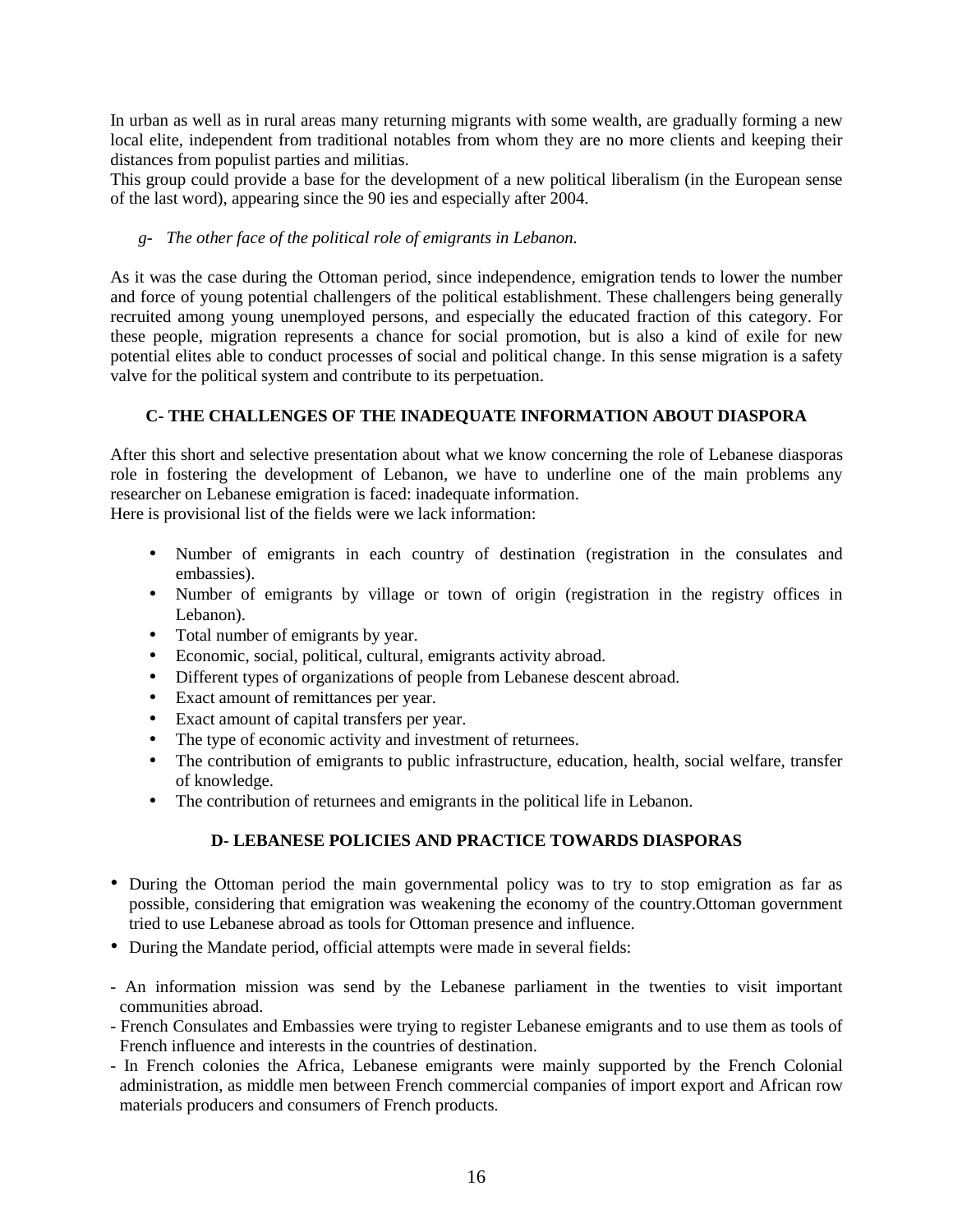- An agreement was signed between France and Turkey in 1937 to finalize the citizenship options of the Lebanese who were subject of the Ottoman Empire, in destination countries. This finalization was achieved between 1937 and 1939. This was the final steps undertook by the French government in this field, after the citizenship provision implementation of the Lausanne Treaty (1924-1926), and the French High Commissary decisions  $N^{\circ}$  2825.
- The Lebanese government organized during the Mandate period, ccongresses for the Lebanese abroad during the summer season, to encourage their visits to the fatherland.
- •After independence the Lebanese governments were more active with the diasporas, by opening Consulates and Embassies in the main areas of destination. A Directorate for the emigrants was established within the Ministry of Foreign Affairs, with the responsibility of facilitating the relations between the diasporas and Lebanon in the field of registration, inheritage and property transactions, and of promoting cultural economic and political relations with the Diasporas. The name of the Ministry became "Ministry of Foreign Affairs and Emigrants". Several Congresses for the Lebanese diasporas were organized during the summers. In 1959, the Lebanese government promoted the "World Cultural Lebanese Union" :an international organization for people of Lebanese descent in the world, with chapters, by continents, countries and provinces. This was a relatively successful attempt to organize a flexible structure for the Lebanese Diasporas.

In the mid nineties, a Ministry for Emigrants was established to deal with the Lebanese abroad. It was very narrowly politicized, lasted for few years and was integrated in the Ministry of Foreign Affairs which recuperated his former name.

In practice the attitude of the Lebanese government aimed manly at attracting Diaspora investment to Lebanon, without giving the Lebanese abroad the right of participating in legislative elections. It also blocked the reintegration of emigrants from Lebanese descent in their initial citizenship, infringing laws and regulations, especially during the 1990-2005 period.

In this period the Lebanese government tried unsuccessfully to use the diasporas to promote its internal and regional policy. This promotion was unsuccessful in spite of several international convention regrouping:

- Parliamentarians of Lebanese descent.
- Businessmen of Lebanese descent.
- Engineers of Lebanese descent.
- Medical Doctors of Lebanese Descent
- Youth of Lebanese descent.

#### **E- GOVERNMENT ACTIONS AND PROGRAM MES TO BENEFIT FROM THE INVOLVMENT OF DIASPORA IN POVERTY REDUCTION AND EMPLOYMENT CREATION**

The overwhelming part of the diasporas involvement in poverty reduction and employment creation we mentioned before was and is done independently from government action. All the investment realized in several economic sectors (construction, real estate, agriculture, manufacturing, industry, commerce, tourism, etc…) was realized without any support from the government. At the contrary, emigrant investors were victims of tentative of racketing and bribery. The only positive government move was the creation of IDAL (Investment Development Authority of Lebanon) that facilitated some investments. The TOKTEN program (transfer of knowledge through perspectives nationals) in also another small exception. The same could be said about diaspora implication in the creation or the improvement of collective services in the field of education, culture, sports, public health, water, electricity, reads, social welfare, public monuments The end of the "wars for the others" in Lebanon in 1990 and the start of reconstruction facilitated some investment coming from the diaspora.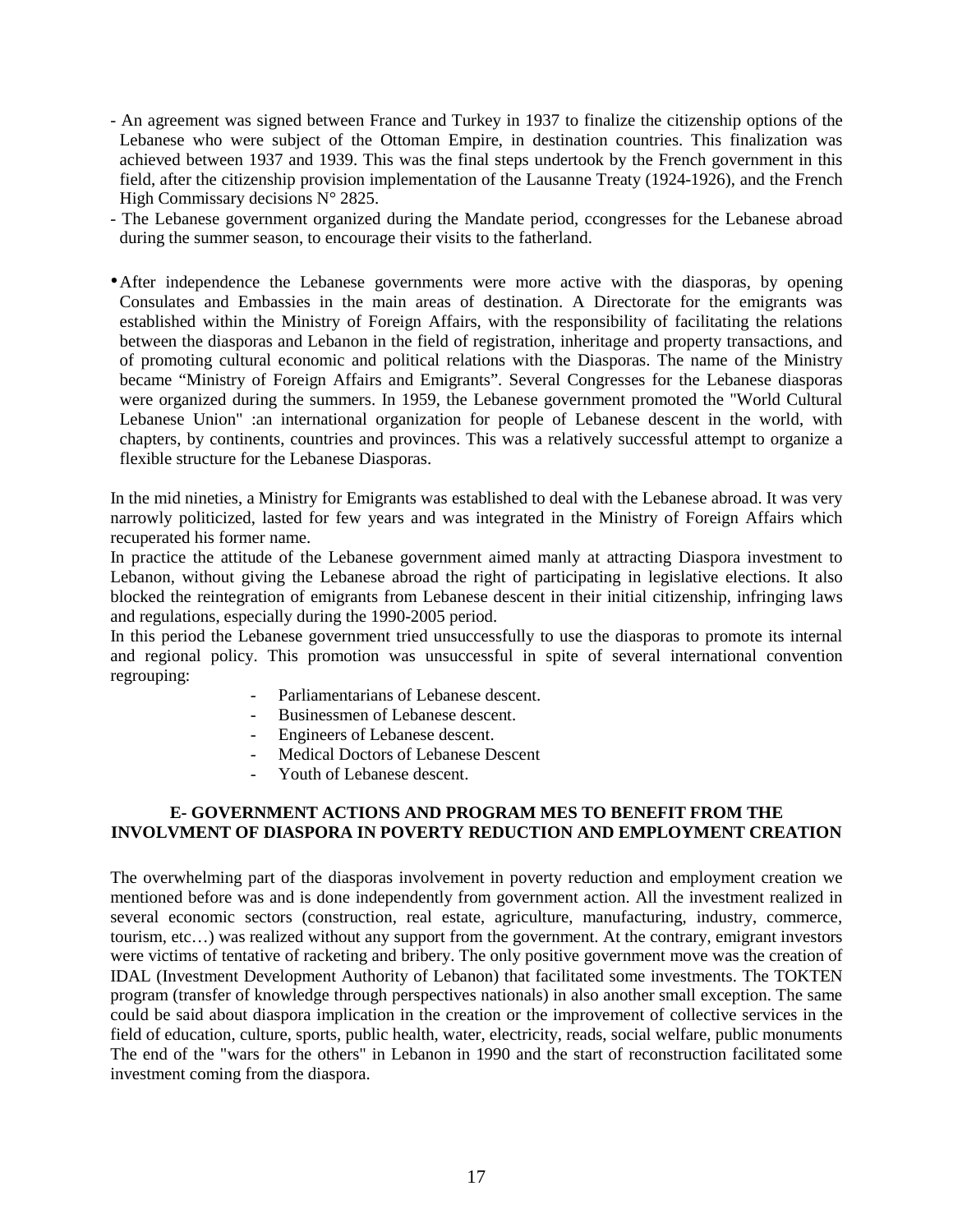#### **F- RECOMMENDATIONS FOR ACTIONS TO MAXIMIZE THE IMPACT OF LEBANESE DIASPORAS IN DEVELOPMENT**

We list the main recommendations we could present in this respect:

- $\triangleright$  Restaure emigrants of Lebanese descent in their citizenship with an appropriate legislation as it is the case in several coutries including Syria.
- ¾ As a transitional step: authorize emigrants of Lebanese descent to enter Lebanon without visa, and to acquire property nights in Lebanon on an equal foot with Lebanese residents.
- ¾ Decide the vote of emigrants for legislative elections in the Lebanese embassies, consulates or elsewhere, as it's the case for many countries in the world Italy, France, Syria, Iran,etc…
- $\triangleright$  Facilitate really and promoting the investment of diaspora through reactivating IDAL, reducing red tape and corruption in the public administration and accelerating the judiciary procedures in order to have a real legal protection of free investment and business
- ¾ Work for the introduction, of the teaching of Arabic language and Lebanese history and culture in school curricula of the countries of destination , in order to facilitate the relations between Lebanon, and diasporas of Lebanese descent.
- ¾ Restore direct flights of the lebanese national carrier M.E.A. to the main areas of destination of Lebanese emigrants: Western Europe, Gulf, West Africa, North and South America, Australia.
- $\triangleright$  Organise special courses of Arabic in all the schools in Lebanon to accommodate the returnees students, who didn't study Arabic when their families were abroad.
- $\triangleright$  Accelerate the registration of the children of Lebanese abroad in the registry offices in Lebanon and punish the civil servants who are blocking this process.
- $\triangleright$  Launch a program of research in order to complete the information lacking about diaspora, we mentioned above in point 3.

#### *Steps to be taken to attract "Lebanese brains"*

The first step should be to accelerate the knowledge we have of the "Lebanese brains" overseas, through:

- Associations of Lebanese University graduates abroad

- Specialized scientific and professional societies organized by Lebanese expatriates (Physicians, engineers, computer scientists, etc...). These societies exist in several industrial countries.

The second step should be to invite these societies and their members, more frequently to visit their country of origin.

The third step should be, giving more priority to technical assistance programs benefiting to Lebanon, using Lebanese expatriates technicians and scientists at the service of their homeland.

As a fourth step: Lebanese expatriate skilled specialists should be informed of the job opportunities for them in Lebanon.

- Lebanese Universities should be systematically linked to research and consulting activities, as in many industrial countries. This should start by easing administrative and financial constraints on these universities. Development programs should be created in all Lebanese Universities in order to allow these universities to offer scientific and consulting services to public and private institutions in their country and abroad. Companies could also be created in cooperation between universities and private sector to develop scientific and technological projects.

- University professors should be allowed to undertake consulting and research activities in their fields of competence. This will also encourage scientific and technological research, which is an urgent Lebanese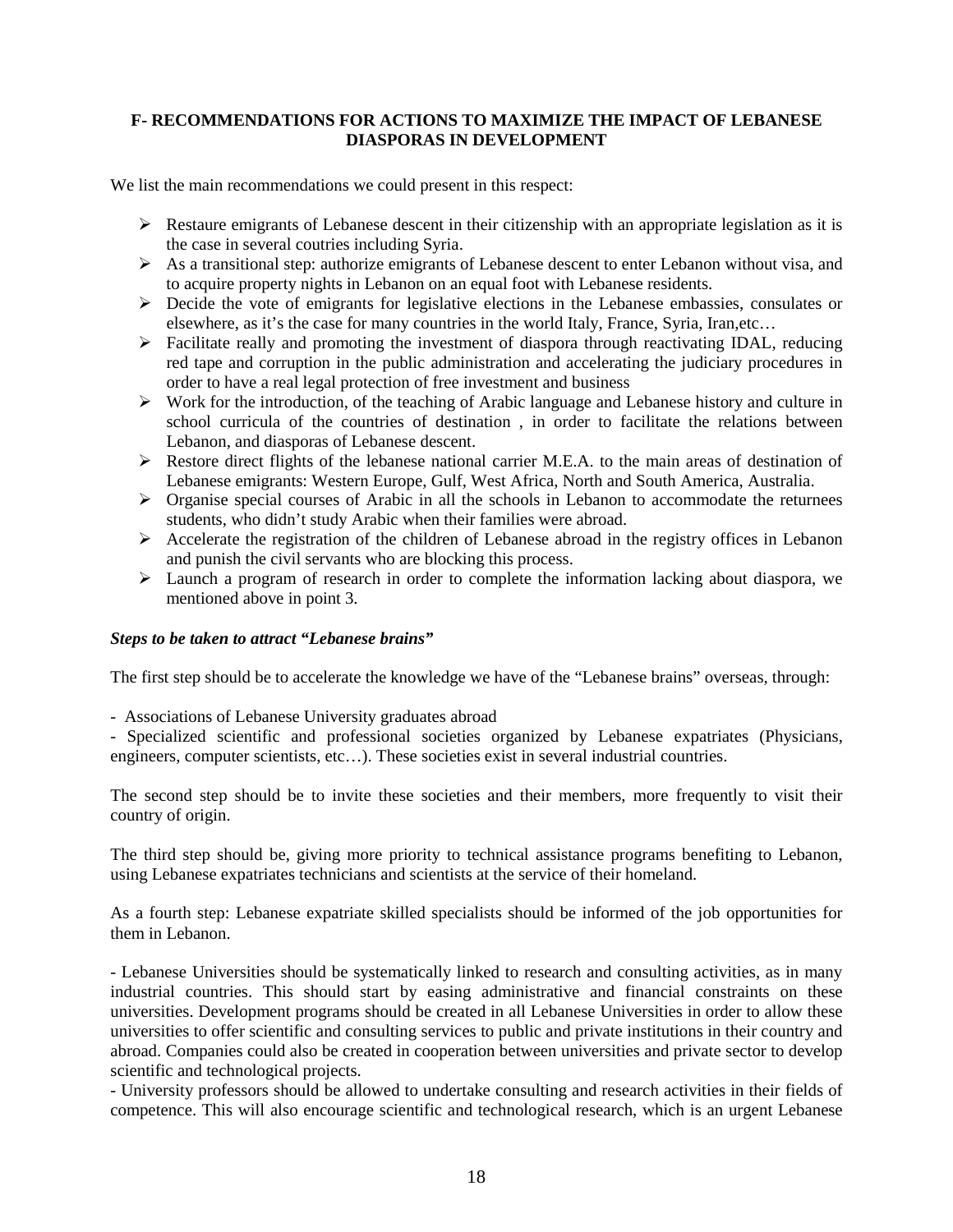need in some fields : solar energy, wind energy, water treatment, improvement of the use of water, study of the most frequent diseases, soil science, protection of soils against erosion, desertification and pollution, agricultural research in the field of animal and plant production, biotechnology and applied biotechnology, communications and computer science in all their fields and applications.

- A special attention should be given to development of technological and scientific parks (technopoles), in cooperation between universities, research centers and high tech corporations.

- There is a necessity of wide spreading information on the volume and variety of Lebanese brain drain, and its consequences in deepening the gap between Lebanon and the Industrialised World.

Some aspects and mechanisms of globalisation could be used in order to serve the scientific and technological development of Lebanon and the Arab World : knowledge networks, linking expatriates to their country of origin appeared during the nineties, thanks to the possibilities offered by the new information and communication technologies (internet, video conferences,…). Expatriates could through these networks, if they are interested in the development of their country of origin, support the building of local companies, provide markets for their products and services in their countries of residence, share in common research programs, support the funding of Lebanon by international organizations. Job opportunities in local companies, universities, research centers, could be proposed to expatriates in their country of origin through internet, web sites  $(23)$ .

- Arab cooperation will facilitate the transfer of knowledge by arab including lebanese expatriate offering wider horizons for this transfer.

- Cooperation of private sector, academic sector, and public sector, will boost this transfer of knowledge, offering more efficient opportunities to it. The Government and the private sector should organize opportunities to attract skilled migrants. (24).

- Dissemination of information on successful Lebanese and Arab experiences in this field, is of a paramount importance, in order to reverse the negative preconceived ideas, people have on the possibility of this transfer. This dissemination should also cover experiences like the Indian, the Taiwanese, and the South Korean experiences<sup>(25)</sup>.

- Lebanese emigrants, do not send only money, they send also new models and ideas, when they visit their country of origin, and when they return to it. If the country is enough developed these ideas could be transformed in projects like in South Corea and Taiwan, in the engineering high tech and other sectors.

Brain drain is not the only cause of under development; it is also one of its consequences.

#### **G- POLICY ORIENTED PROVISIONAL CONCLUSIVE REFLEXIONS**

The Lebanese diasporas are having a growing economic and political role in their country of origin. This role was mainly to assist relatives at the end of the Ottoman period. Between the two world wars, emigrants have began to invest more in some important projects. After the independences and especially since the sixties, their investments accelerated as much as their support to projects of public interest and their political role as MPs and in the political parties. And since the oil boom, the inflow of remittances they send is again playing an important role for a great number of households. On the other hand, emigrants play a key role in several sectors of the economy : banks, construction, public works, manufacturing industry, and others.

Lebanese people are more dependant on emigrant's remittances, and less productive in their home country.

The whole economy of Lebanon and the exchange rate of the national currency in particular are highly sensitive to the inflow of remittances, and the productive base of the economy is narrowed by emigration. From all the evidence collected, we noticed that the economic, social and political role of the diasporas in Lebanon is growing by the time. This is a result of their growing relative wealth overseas, of their increasing numbers and also of their easier communications with the home country as a result of modern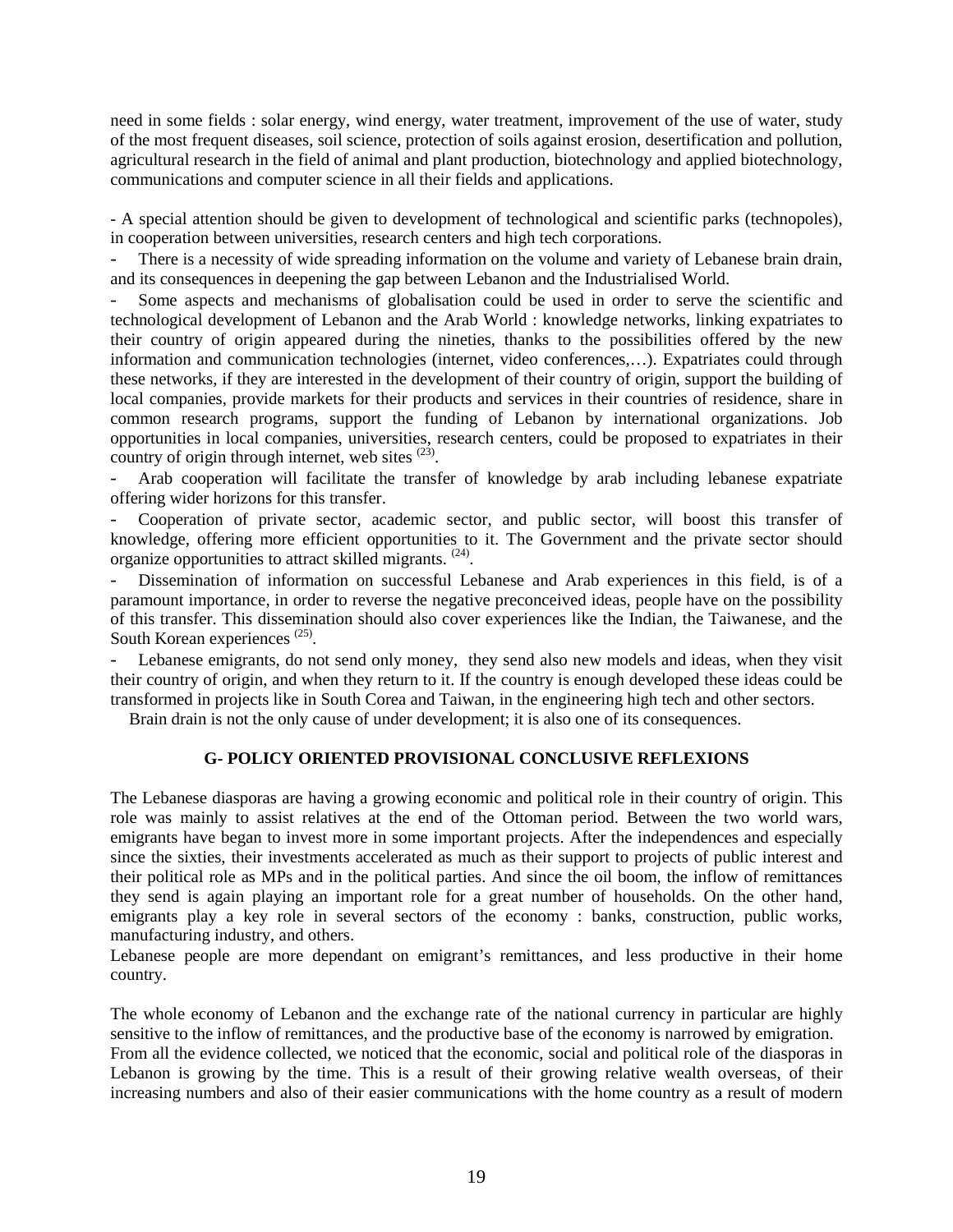means of transport and communications. The roles, Lebanese diasporas of each part of the world, are playing in their country of origin seem to be of inequal importance: emigrants to the Arab oil exporting countries, Europe, West Africa are generally more active and influential than those of North America and Australia. But the emigrants in South, and North America, Australia are more influential in their countries of destination.

These differences seem to be mainly a consequence of different degrees and patterns of integration and assimilation into the host countries : In West Africa and in the Arab oil exporting countries, emigration seems to be mainly a labor or a business emigration, and Lebanese emigrants are less integrated to the host societies. They make their money faster than in North America, Australia and Europe and they send more to the father land. Also they generally intend to return and to play there a more important role.

In Europe, the Americas and Australia, emigrants generally make less money and at a slower pace. The society and the economy are more integrative and assimilative even with policies of multiculturalism. Lebanese emigrants there, think less about returning to Lebanon and more about permanent settlement. They send less money, if any, and thus have a less important economic and social role in Lebanon but they have a far more important role in their countries of destination that role was and could be more used to serve Lebanon.

The relations between levels and forms of integration and assimilation of the emigrants in their host countries on the one hand, and the magnitude of their economic and social role in their country of origin on the other hand, are an interesting field for further research.

A better empirical knowledge of the economic, social and political roles of Lebanese diasporas, is a prerequisite for the success of policies tending at promoting a more positive role of Lebanese diasporas in the development of their country of origin.

We have also to mention that the socio-economic and political role diasporas are playing in Lebanon, is not mainly in the direction of a sustainable development of the country.

If development could be defined as the "social and mental changes enabling a specific population to increase in a stable, sustainable and autopropulsive way, its global product", the "developmental role" of Lebanese diasporas in their country of origin needs some comments :

- On the positive side, some aspects of the use of remittances could be considered as a positive contribution to development (support of education, public health, housing, investment in agriculture, manufacturing industry, banking, public infrastructure, social welfare, etc…)
- On the negative side, we can mention other aspects : boosting consumption of imported goods, boosting inflation, boosting speculation in the real estate sector, embarking in prestige operations with few economic results, depriving the country of origin of a competent main power, and pushing the economy and the society to be more dependent on external sources of growth, generally neglecting local factors of development.

Until now, generally speaking, if emigration could have a positive impact on individuals, on the global and national levels negative consequences are stronger.

For these reasons policies towards Lebanese diasporas must tend to promote their positive contribution to socio-economic and political development in Lebanon and to curb the negative consequences of emigration and of the socio-economic role of diasporas.

To end these conclusive reflexions we have to add considerations with a wider scope:

 $\triangleright$  First: To benefit from the Lebanese diasporas, we need to introduce more freedom and modernity to our culture, society and political system, in order , to attract our emigrants, their knowledge, their capital, and their culture.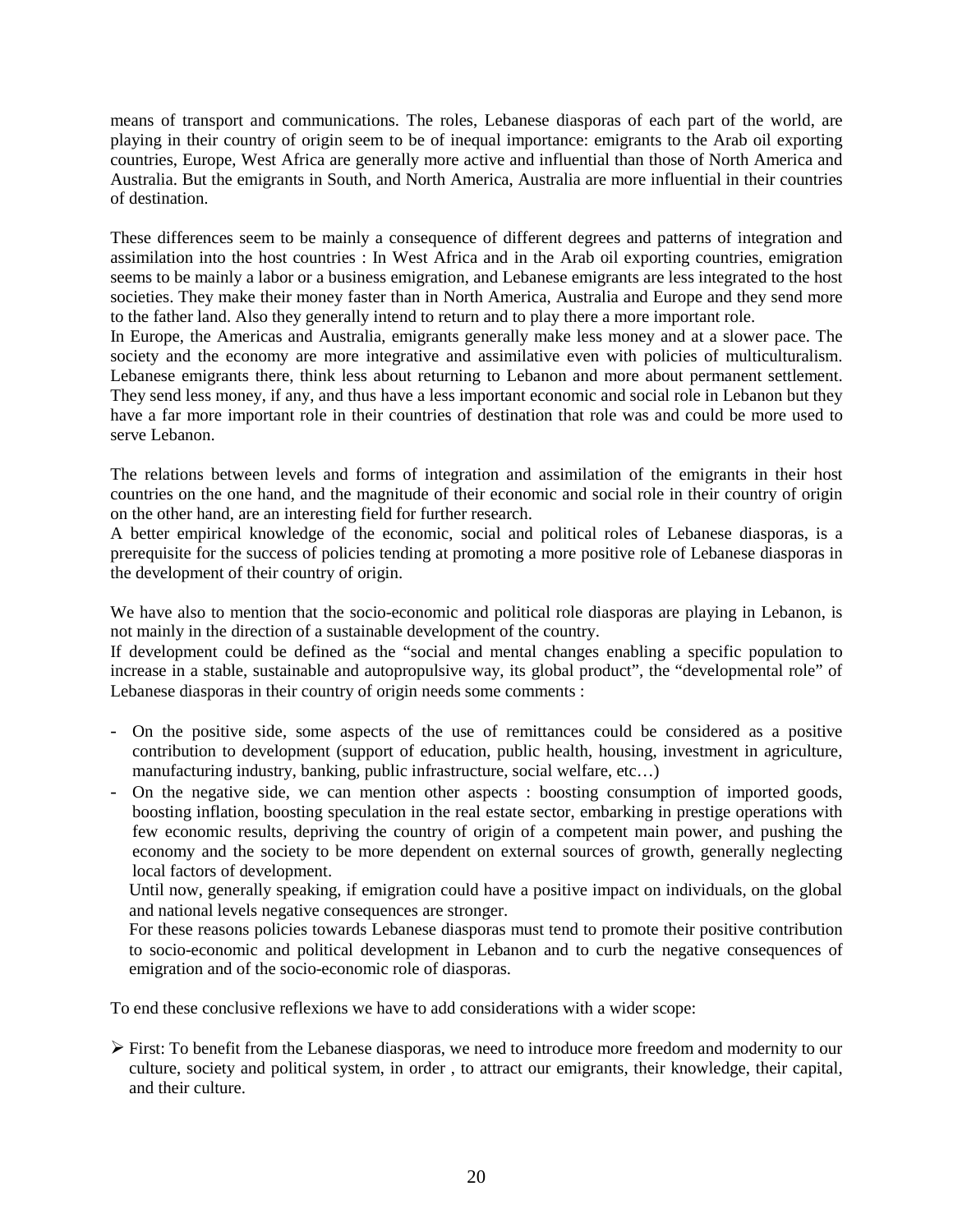- $\triangleright$  Second: For Lebanon there is a necessity to eliminate barriers between the arab national economies through free trade areas, and through the liberalization of the movement of persons in addition to the free movement of goods, services and capital. These are conditions for the building of an Arab economy with a critical mass for the 21<sup>st</sup> globalised century, in which the Lebanese economy and the Lebanese diasporas could play a more positive developmental role. Such an economy is certainly more attractive for Lebanese diasporas to contribute to the development of its country of origin, then the present narrow national economy.
- $\triangleright$  This "Arab economy" will provide job and investment opportunities more than the sum of jobs and investment opportunities of the present national arab (including Lebanese) economies, due to the economy of scale effect.
- ¾ Third: This market approach is necessary but insufficient. We need to build Lebanese corporations of critical size in the national, sub regional and Arab framework by the private sectors of the different Arab countries (including the Lebanese private sector and especially the Lebanese emigrants). Some have been studied, few have been implemented, in spite of the disponibility of capital in the Arab (and especially in Lebanese) financial institutions, and the Arab financial markets.
- $\triangleright$  Fourth: In addition to the political, cultural and economic conclusions, we mentioned above, there is an urgent necessity to establish or reestablish and reinforce the rule of law in the arab countries (including Lebanon), in order to attract emigrants, their skills and their capital  $^{(22)}$ .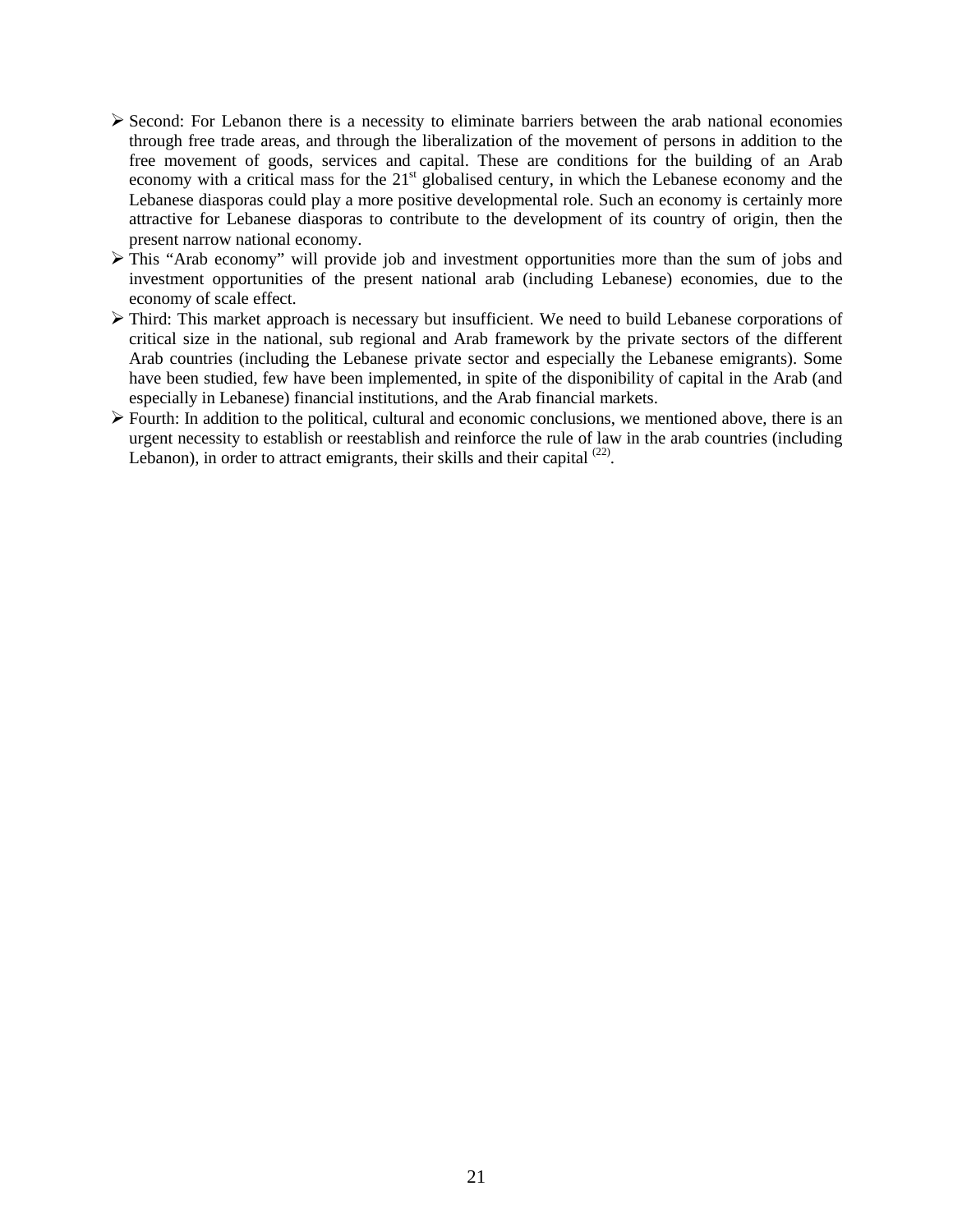#### **Endnotes :**

1) - بطرس لبكي : " الهجرة اللبنانية والدمج في الإقتصاد العالمي خلال عهد الثورتين الصناعيتين الأولتين (1914-1850)" مجلة الواقع - بيروت – العدد التاسع – نيسان 1984 ص 99-66

2)

- Boutros Labaki : " L'émigration libanaise sous le Mandat Francais" – in "Hanon" – Revue libanaise de geographie – Volume XVII – 1982 – 1984- Receuil du Département de geographie – Université Libanaise – Faculté des Lettres et Sciences Humaines – Beyrouth – 1985 – p 1à 23

3)

- Boutros Labaki : " Emigration during the war 1975-1989" in "Lebanese in the world" Centre for Lebanese Studies – St Anthony's College – Edited by Albert Hourani and Nadim Shehadeh – Thauris Editor – Oxford – 1992 –
- Boutros Labaki : " L'émigration externe" in " Monde Arabe Maghreb Machrek" No 125 – Juillet – Août – Septembre 1989 – Paris – Special Issue : "Liban : Les défis du quotidien" p 40-53.
- Boutros Labaki : " L'émigration des Libanais en Australie dès les années 1970" in "Studi Emigrazione" – Anno XXVI – Guigno 1989 – No 94 – Revista trimestriale – Roma, p 247-270
- Boutros Labaki : " L'émigration des Libanais en Afrique occidentale sud-saharienne" in Revue Européenne des Migrations Internationales" – Volume 9 – No 2 – 1993 – Université de Poitiers – p 91 à 112.

- بطرس لبكي : " العرب واميرآا اللاتينية" – محاضرة القيت في مؤسسة عبد الحميد شومان في عمان – 8 تشرین الثاني 1999 – عمان – المملكة الأردنية الهاشمية – 21 صفحة.

4)

- Boutros Labaki : "Lebanese emigration after the Taief agreement – 1990-2000" – paper presented for the " Lebanese presence in the world" conference – Center for Migration Studies – Lebanese American University – Beirut – Juin  $28<sup>th</sup> 2001 - (15 pages)$ . - بطرس لبكي : "مقاصد الهجرة اللبنانية بعد 1990" – مقال في مجلة "حنون" – مجلة لبنانية جغرافية – الجامعة اللبنّانية – كلية الآداب والعلوم الإنسننية – العدد الخامّس والعشرون 1999 – بيروت – كانون الثاني -2003 ص 93 الى 144 - بطرس لبكي : "نتائج 11 ایلول الإقتصادیة على المغتربين اللبنانيين" – مقال في صحيفة النهار" – بيروت .2002/10/23

5)

- Elizabeth Longuenesse : « L'émigration de Kfaruman au Kuwait » in « Migrations et changements sociaux dans l'Orient Arabe » - Beyrouth – CERMOC – 1986 p.56.
- Ali Nourredine : "Al hijra fi Arab Salim" P.H.D. Dissertation Université St Joseph Faculté de Lettres et de Sciences Humaines – Beyrouth – 1986. p. 88
- Wafa'a Shartuni : « Al hijra min Shartun » MA. Dissertation Institute of Social Sciences– Lebanese University – Rabieh – 1988.
- Ghassan Al Shaikh Ali : " Al aalakat al siyassiya fi Ansar-Lubnan el Janubi" D.E.A. Institut of Social sciences – Lebanese University – Beirut – 1983 – p. 21.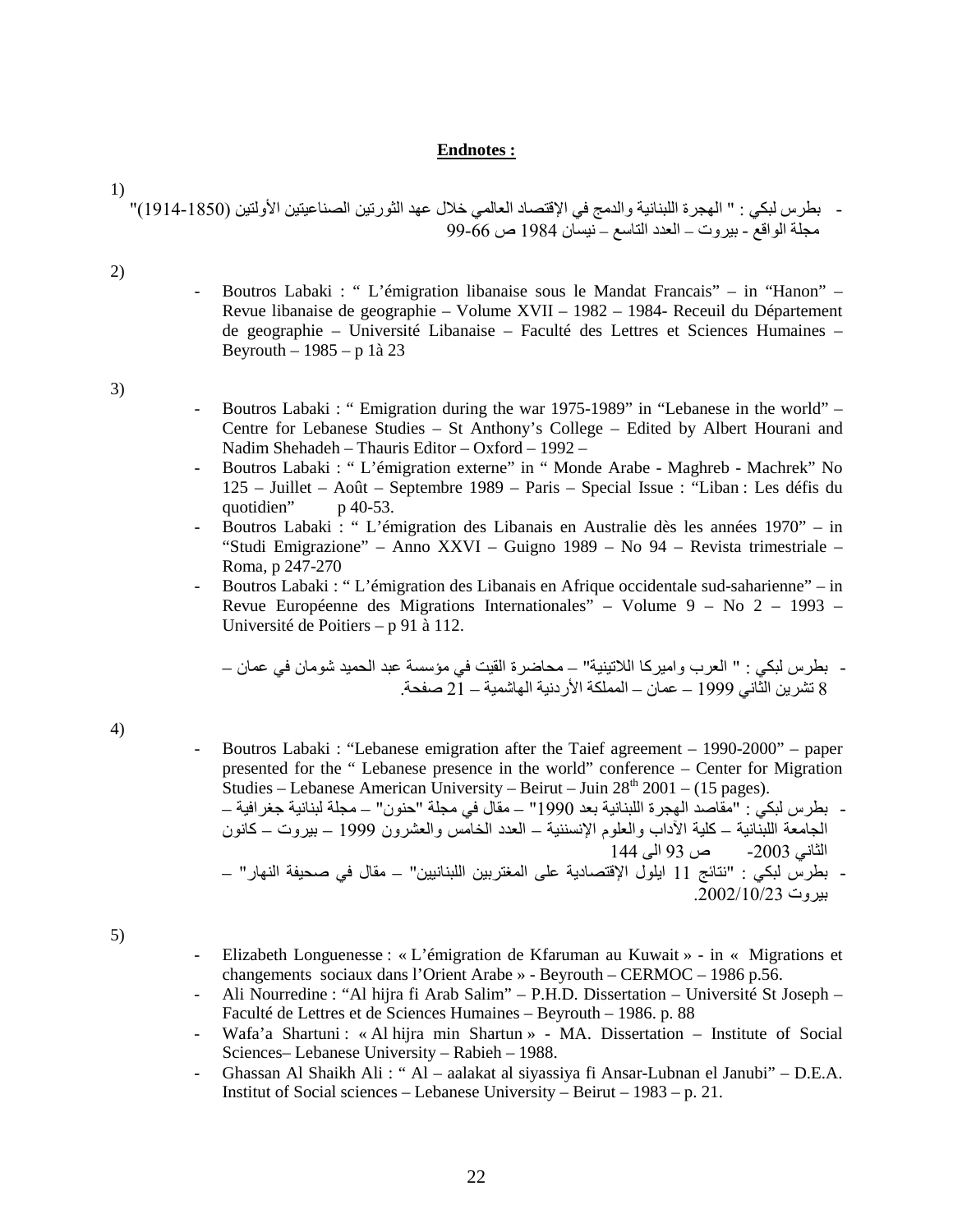|     | $\overline{\phantom{a}}$                                               | Michel Asmar : « L'émigration des habitants de Beit Chabab en Guinée » - M.A.<br>Dissertation-Institute of Social Sciences - Lebanese University - 1984.<br>Michel Nancy: «Kaakour en Arabie Saoudite » - in «Hanon » - Revue Libanaise de<br>géographie – Vol XVII – 1982-1984, Beyrouth – Université Libanaise, Département de<br>géographie, Faculté des Lettres et des Sciences Humaines.                            |
|-----|------------------------------------------------------------------------|--------------------------------------------------------------------------------------------------------------------------------------------------------------------------------------------------------------------------------------------------------------------------------------------------------------------------------------------------------------------------------------------------------------------------|
| 6)  |                                                                        | Michel El Hashem : " Al hijra wal tanmia fi Saida" – D.E.A. Dissertation – Institute of<br>Social Sciences – Lebanese University – Rabieh – 1981.                                                                                                                                                                                                                                                                        |
| 7)  | $\overline{\phantom{a}}$                                               | Boutros Labaki : « Capitaux d'émigrés et reconstruction du Liban » - in « Le Commerce<br>du Levant « - 10 Decembre 1984 – Beirut – p.12.                                                                                                                                                                                                                                                                                 |
| 8)  | $\overline{\phantom{a}}$                                               | Boutros Labaki : « Capitaux  » - op.cit. p. 13.                                                                                                                                                                                                                                                                                                                                                                          |
| 9)  |                                                                        | Boutros Labaki : « Capitaux d'émigrés et reconstruction » - art-cit- p. 13                                                                                                                                                                                                                                                                                                                                               |
| 10) | $\overline{\phantom{a}}$                                               | Michel Asmar: « L'émigration des habitants de Beit Chabab en Guinée » MA<br>dissertation – Institute of Social Sciences – Lebanese University – under the supervision<br>of Pr Boutros Labaki – Rabieh – Lebanon – 1981- p. 85-86.                                                                                                                                                                                       |
| 11) | $\overline{\phantom{a}}$                                               | Riyadh Saade : « Rapport annuel sur l'agriculture libanaise » (several issues) Beirut –<br>1975 to 1990.                                                                                                                                                                                                                                                                                                                 |
| 12) | $\blacksquare$<br>$\overline{\phantom{a}}$<br>$\overline{\phantom{a}}$ | Boutros Labaki: «Capitaux» - art.cit.p.17, and «L'émigration des libanais en<br>Australie » art. cit.<br>Kamel Mroueh : « Nahnu fi Akrikia » - Beirut – Dar El Makshuf – 1989.<br>Boutros Labaki : « L'émigration des Libanais en Australie dès 1970 » - in « Studi<br>Emigrazioni – Rome – Vol XXVI – No 94 – p. 270.<br>Islamic Association for Higher education and career guidance – Annual report – 1983 –<br>1984. |
| 13) |                                                                        | Jacqueline Issa Mansur. The emigration from Zahleh MA in Social Sciences – Institute of<br>Social Sciences – Rabieh – Lebanese university – $1984$ – p.33.                                                                                                                                                                                                                                                               |
| 14) |                                                                        | Interviews with the late Mgr Zouein                                                                                                                                                                                                                                                                                                                                                                                      |
| 15) |                                                                        | Al-Nahar - Beirut - 27 October 1981.                                                                                                                                                                                                                                                                                                                                                                                     |
| 16) |                                                                        |                                                                                                                                                                                                                                                                                                                                                                                                                          |

23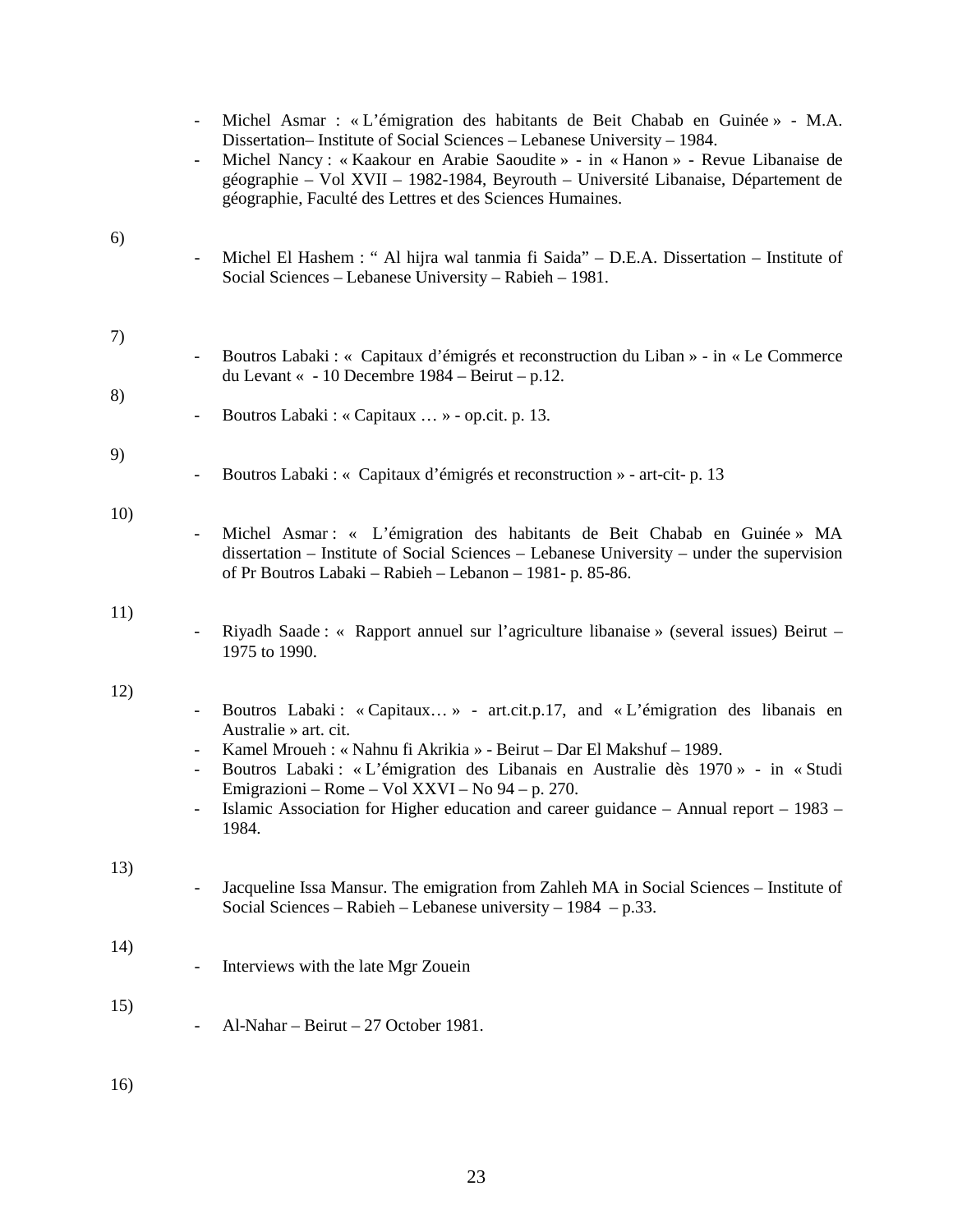|     |                          | Interview with Rev Anthony Gabriel Vicar of the St Georges Antiochian Orthodox<br>Church in Montreal – August 1987. |
|-----|--------------------------|---------------------------------------------------------------------------------------------------------------------|
| 17) |                          |                                                                                                                     |
|     |                          | This information was mentioned to me by late Professor Albert Hourani – in Oxford –<br>UK.                          |
| 18) |                          |                                                                                                                     |
|     | $\overline{\phantom{a}}$ | Al-Nahar – Beirut – 23 April 1981.                                                                                  |
| 19) |                          |                                                                                                                     |
|     |                          | Interviews by the author in 1993 – Bejdarfel – with Raymond Abi Rached                                              |
|     |                          |                                                                                                                     |
| 20) |                          |                                                                                                                     |
|     |                          | Interviews with SOS manager $-$ in Bhersaf $-$ Lebanon $-$ 2002.                                                    |
| 21) |                          |                                                                                                                     |
|     |                          | - بطرس لبكي : " سبل الحد من هجرة الكفاأت العربية واستقطاب الكفاآت المهاجرة" in- "العلوم والتكنولوجيا في الوطن       |
|     |                          | العربي<br>الواقع والطموح"                                                                                           |
|     |                          |                                                                                                                     |
|     |                          | Proceedings of a conference organised in Amman by the Shuman Foundation 2002 p. 345 to 354.                         |

- بطرس لبكي : " حاضرات بحتية لتفعيل طاقات لبنان في التقنيات المتقدمة" "النهار" 2001/5/1 - بيروت - بطرس لبكي : " عودة الكفاآت في ضوء سياسة الدولة في الإنماء والإعمار" في " عودة الكافآت اللبنانية المهاجرة" Proceedings of a Conference organized in Beirut by the Ministry of Emigrants - American University of Beirut - 1996 Beirut p. 73 to 126.

- بطرس لبكي : " سبل الحد..." (22 art cit p. 248-249-252-254

23)

 - Olivier Vaury : "Ces cerveaux qui peuvent rapporter gros" – in Alternatives Internationales – Paris – March 2003 – p 29

24) - Olivier Vaury – ibid – 25) - "L'Observateur de l'OCDE" – March 2002 – Paris -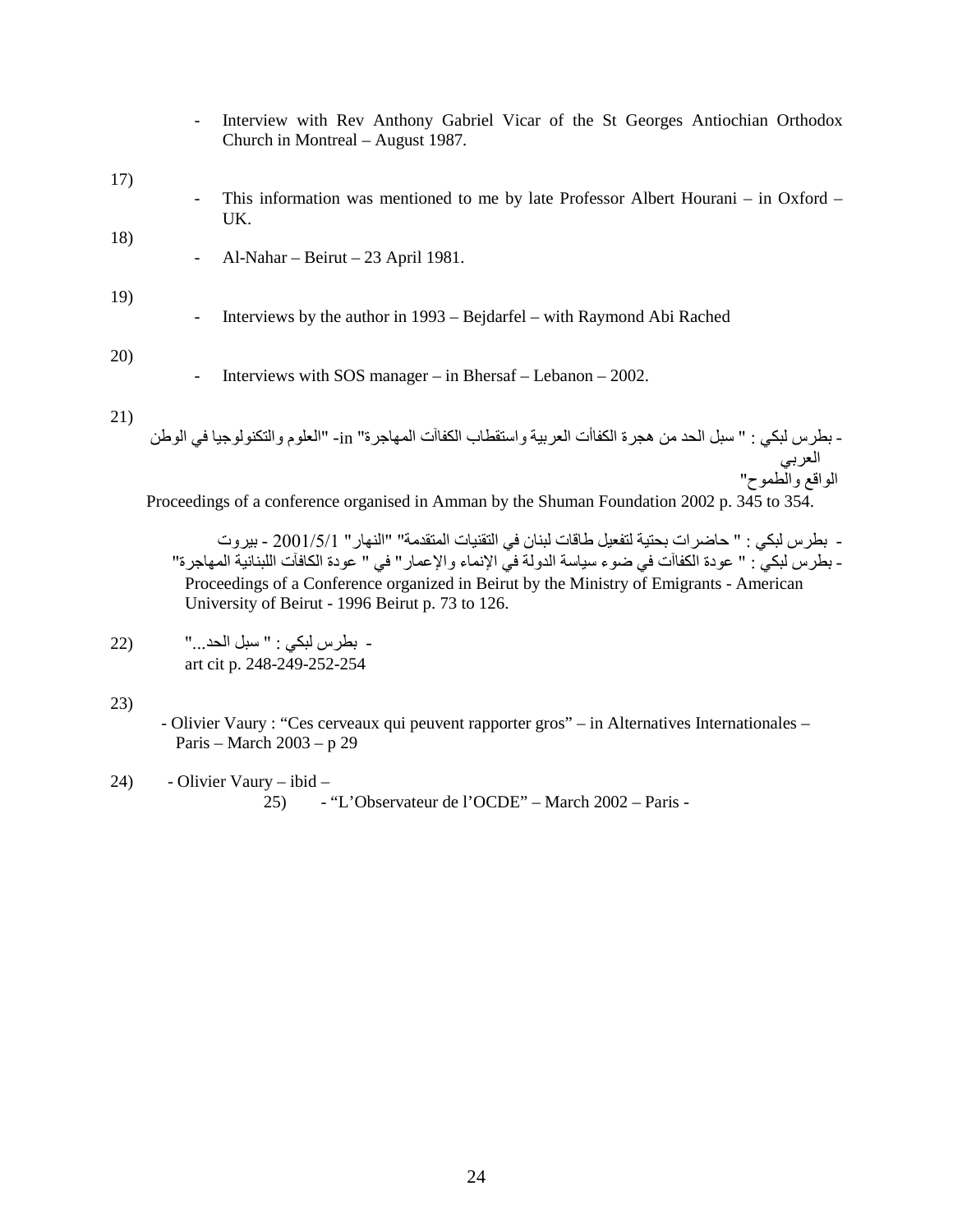#### **General Bibliography**

- روبرتو خطاب "البرازیل لبنان صداقة تتحدى المسافات". دار الغارابي، بيروت، 2000. 233 صفحة + مراجع.
- طانيوس إبراهيم العلم. "الهجرة والسياسة في بسكنتا ما بين 2001-1975" الجامعة اللبنانية، معهد العلوم الإجتماعية الفرع الثاني، الرابية، .2001 61 صفحة + ملاحق ومراجع.
- رانيا نوفل "الهجرة والتحولات المجتمعية في بينو". الجامعة اللبنانية معهد العلوم الإجتماعية الفرع الثالث، طرابلس، .2001 136 صفحة + مراجع + صور.
- ضحى ذاآي الأشقر "الهجرة إلى الوطن". الجامعة اللبنانية- معهد العلوم الإجتماعية الفرع الثالث، طرابلس، .2001 237 صفحة + مراجع أجنبية وعربية.
- "عودة الكفاءات اللبنانية المهاجرة " ندوة. وزارة المغتربين. الجامعة الأميركية، بيروت، 1996. 220 صفحة.
	- جورج ضو "إعمار لبنان ودور المغتربين" .1985 319 صفحة + فهرس.
- الدكتور خليل ارزوني "الهجرة اللبنانية الى الكويت 1915-1990" مكتبة الفقيه، بيروت، 1994. 447 صفحة + مراجع.
	- د. جهاد نصري العقل "الهجرة الحدیثة من لبنان وتعاطي المؤسسات الرسمية والأهلية معها (2000-1860) "دار مكتبة التراث الأدبي، بيروت، .2002 405 صفحة + جداول.
	- الدكتور عبد الواحد اكمير "العرب في الأرجنتين النشوء والتطور". مركز دراسات الوحدة العربية، 2000. 289 صفحة + فهرس + مراجع.
- Gildas Simon "Géodynamique des migrations internationales dans le monde". Presses universitaires de France, Paris, 1995. 429 p.
- Milia Jabbour "Actions gouvernementales envers les émigrés : Le cas du Liban et de la Syrie (1946- 1995)". Thèse de Doctorat Université de Droit, d'Economie et de Sciences Politiques d'Aix-Marseille, 1995. 132 p.
- Rodolphe Abdallah Salem "La présence libanaise au Canada". Université Libanaise. Institut des Sciences Sociales II, Rabieh, 2000. 56 p. + Bibliographie.
- Amal Saleeby Malek "Returning Home : a post-war Lebanese phenomenon". Phd Dissertation, University of the Holy Spirit, Kaslik, Liban, 2000. 430 p. + Appendices.
- Khaled A. Taki "The role of the lebanese emigrants in the national development of Lebanon". American University of Beirut – MA Dissertation - Lebanon, 1986. 149 p. Bibliography.
- Gildas Simon "Villes et migrations internationales de travail dans le tiers-monde" : Actes de la Table-Ronde : Transferts de revenus et projets immobiliers des travailleurs migrants 5-7 décembre 1983 Poitiers., Coor. Fascicule 6.
- Khalil Chemayel "Participation des émigrés à la vie publique du Liban". PNUD. Le Sycomore & Papyrus, Paris, 1997. 42 p. + Annexes.
- Actes du Séminaire scientifique sur "Les tendances migratoires actuelles et l'insertion des migrants dans les pays de la francophonie". Ministère des communautés culturelles et de l'immigration (en marge du sommet de Québec), Québec 1987. 409 p.